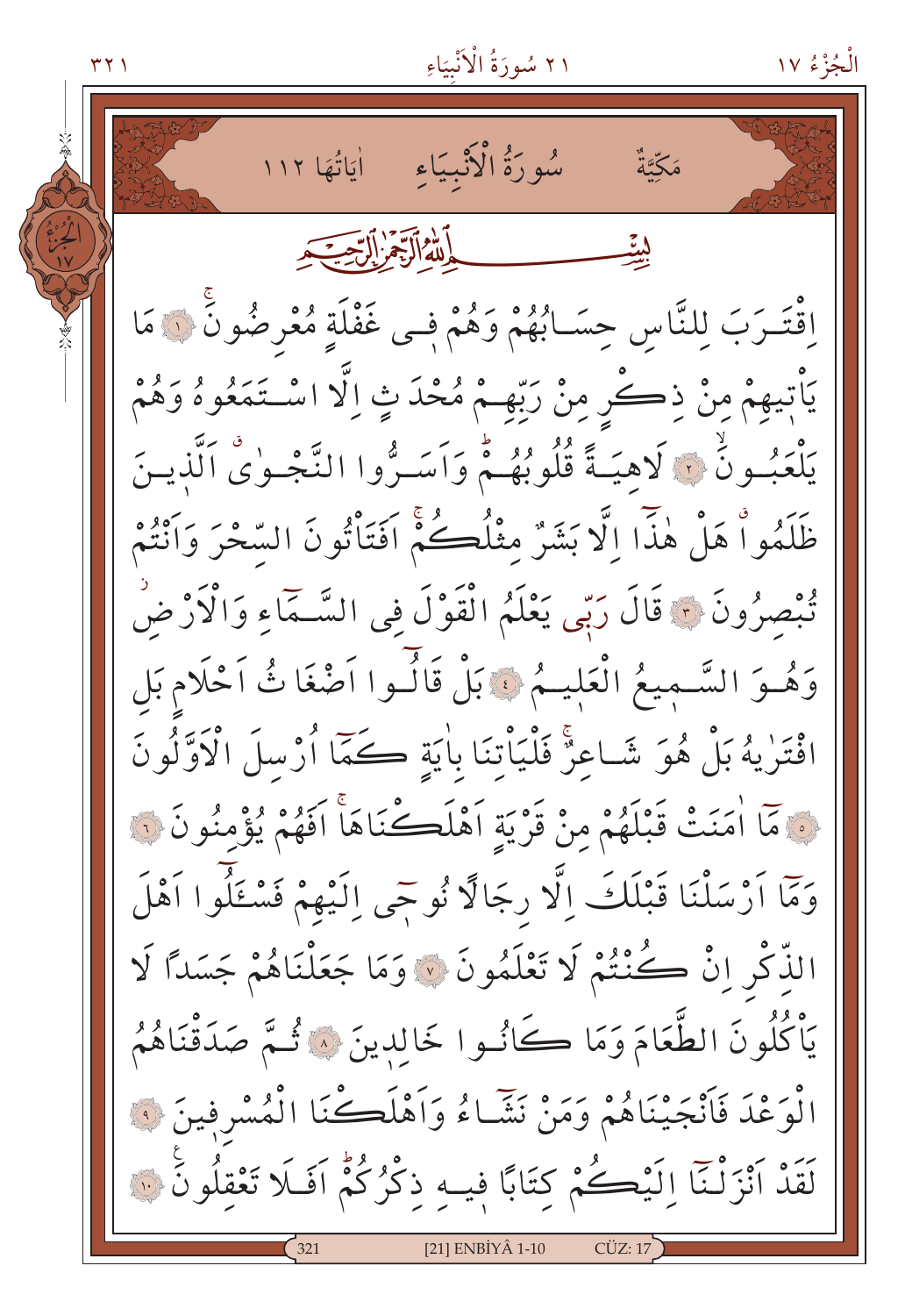الْجُزْءُ ١٧ وَكَمْ قَصَمْنَا مِنْ قَرْيَةٍ كَانَتْ ظَالِمَةً وَأَنْشَأْنَا بَعْدَهَا قَوْمًا الْخَرِينَ لِهَ فَلَمَّا اَحَسُّوا بَأْسَنَّا إِذَا هُمْ مِنْهَا يَرْكُضُونٍّ ﴾ لَا تَرْكُضُوا وَارْجِعُوا إِلَى مَّا أُتْرِفْتُمْ فِيهِ وَمَسَـاكِنِكُمْ لَعَلَّكُمْ تُسْـئِلُونَ ﴾ قَالُوا يَا وَيْلَنَّا إِنَّا كُنَّـا ظَالِمِينَ ﴾ فَمَا زَالَتْ تِلْكَ دَعْوٰيهُمْ حَتّٰـى جَعَلْنَاهُـمْ حَصِيدًا خَامديـنَ ۞ وَمَا خَلَقْنَا السَّـمَاءَ وَالْأَرْضَ وَمَا بَيْنَهُمَا لَاعِبِينَ ۚ إِلَا لَوْ اَرَدْنَا الْنَ نَتَّخِذَ لَهْواً لَاتَّخَذْنَاهُ مِنْ لَدُنَّا إِنْ كُنَّا فَاعِلِينَ \* بَلْ نَقْذِفُ بِالْحَقِّ عَلَى الْبَاطِلِ فَيَدْمَغُهُ فَإِذَا هُوَ زَاهِقٌّ وَلَكُمُ الْوَيْلُ مِمَّا تَصفُونَ ۞ وَلَهُ مَنْ فِي السَّمٰوَاتِ وَالْأَرْضِّ وَمَنْ عِنْدَهُ لَا يَسْتَكُّبِرُونَ عَنْ عِبَادَتِهِ وَلَا يَسْتَحْسَـرُونَ ۚ ۚ وَالسَّـبِّحُونَ الَّيْلَ وَالنَّهَارَ لَا يَفْتُرُونَ ٢٠٠ أَم اتَّخَذُوا الهَةً مِنَ الْأَرْضِ هُمْ يُنْشِرُونَ ٣٠ لَوْ كَانَ فِيهِمَّا اٰلهَةٌ إِلَّا اللَّهُ لَفَسَدَنَا فَسُبْحَانَ اللَّهِ رَبِّ الْعَرْشِ عَمَّا يَصفُونَ ۞ لَا يُسْتَلُ عَمَّا يَفْعَلُ وَهُمْ يُسْتَلُونَ ۞ أَمِ اتَّخَذُوا منْ دُونِهَ الهَةَّ قُلْ هَاتُوا بُرْهَانَڪُمْ هٰذَا ذِكْرُ مَـنْ مَعِيَ وَذِكْرُ مَنْ قَبْلِيُّ بَلْ اَكْثَرُهُمْ لَا يَعْلَمُونَٰٓ الْحَقَّ فَهُـمْ مُعْرِضُونَ ۞

[21] ENBİYÂ 11-24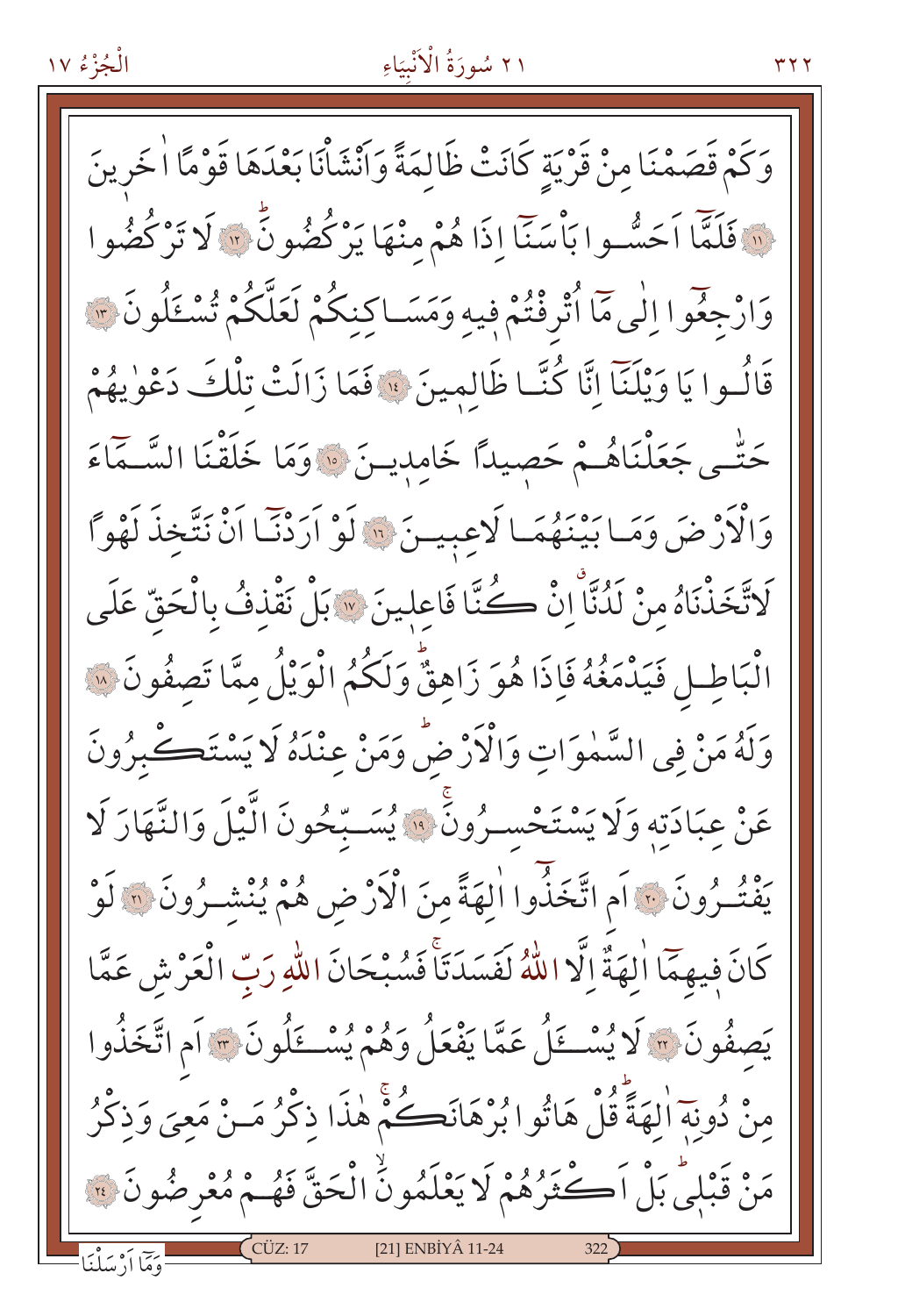وَمَّا أَرْسَلْنَا مِنْ قَبْلِكَ مِنْ رَسُولِ اِلَّا نُوحِي اِلَيْهِ أَنَّهُ لَّا الْـهَ الَّا أَنَـا فَاعْبُـدُون \* وَقَالُـوا اتَّخَـذَ الرَّحْمٰنُ وَلَدًّا سُبْحَانَهُ بَلْ عِبَادٌ مُكْرَمُونٌ ۞ لَا يَسْبِقُونَهُ بِالْقَوْلِ وَهُمْ بِأَمْـرِهِ يَعْمَلُـونَ ۞ يَعْلَـمُ مَـا بَيْـنَ أَيْدِيهِمْ وَمَـا خَلْفَهُمْ وَلَا يَشْـفَعُونَ اِلَّا لِمَنِ ارْتَضٰى وَهُمْ مِنْ خَشْـيَتِهِ مُشْـفِقُونَ ۞ وَمَــنْ يَقُــلْ مِنْهُــمْ إِنِّي اِلْهٌ مِــنْ دُونِه فَذٰلِكَ نَجْزِيــهِ جَهَنَّمٌ كَذٰلِكَ نَجْـزى الظَّالِمينَ \* اَوَلَمْ يَرَ الَّذينَ كَفَرُوا اَنَّ السَّـمٰوَاتِ وَالْأَرْضَ كَانَتَا رَتْقاً فَفَتَقْنَاهُمَاً وَجَعَلْنَا مِنَ الْمَاءِ كُلَّ شَـيْءٍ حَيٍّ اَفَلَا يُؤْمِنُونَ \* وَجَعَلْنَا فِي الْأَرْضِ رَوَاسِيَ اَنْ تَمِيدَ بِهِـمْ وَجَعَلْنَا فِيهَـا فِجَاجًا سُـبُلًا لَعَلَّهُمْ يَهْتِدُونَ ۞ وَجَعَلْنَا السَّمَّاءَ سَقْفًا مَحْفُوظًا وَهُمْ عَنْ أَيَاتِهَا مُعْرِضُونَ \* وَهُوَ الَّذِي خَلَـقَ الَّيْلَ وَالنَّهَارَ وَالشَّـمْسَ وَالْقَمَرّْ كُلّْ فِي فَلَكِ يَسْبَحُونَ ۞ وَمَا جَعَلْنَا لِبَشَر مِنْ قَبْلِكَ الْخُلْدَ اَفَإِئِنْ مِتَّ فَهُمُ الْخَالِدُونَ \* كُلُّ نَفْسٍ ذَائِقَةُ الْمَوْتِ وَنَبْلُوكُمْ بِالشَّـرِّ وَالْخَيْرِ فِتْنَةً وَالَيْنَا تُرْجَعُونَ ۞ [21] ENBİYÂ 25-35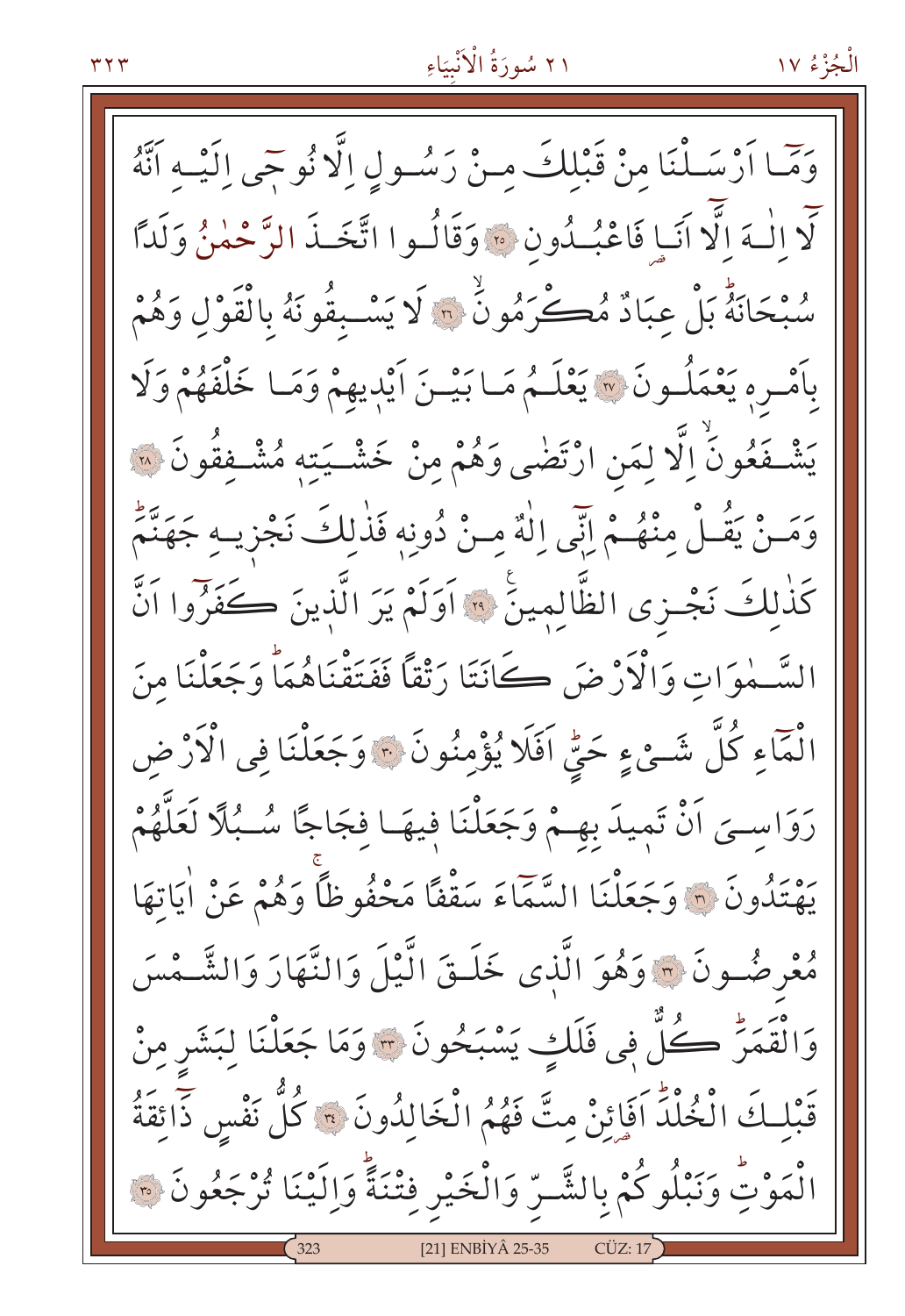#### ٢١ سُورَةُ الْأَنْبِيَاءِ

وَإِذَا رَأْكَ الَّذِينَ كَفَـرِّوا إِنْ يَتَّخذُونَكَ الَّا هُزُواً اَهٰذَا الَّذي يَذْكُرُ اٰلهَتَكُمْ وَهُمْ بِذِكْرِ الرَّحْمٰنِ هُمْ كَافِرُونَ ۞ خُلِقَ الْإِنْسَـانُ مِنْ عَجَلٌ سَأُرِيكُمْ أَيَاتِي فَلَا تَسْتَعْجِلُونِ ۞ وَيَقُولُونَ مَتْـي هٰـذَا الْوَعْـدُ إِنْ كُنْتُمْ صَادِقِينَ ۞ لَوْ يَعْلَمُ الَّذِينَ كَفَرُوا حينَ لَا يَكُفُّـونَ عَنْ وُجُوهِهِـمُ النَّارَ وَلَا عَنْ ظُهُورِهِمْ وَلَا هُمْ يُنْصَـرُونَ ۞ بَلْ تَأْتِيهِمْ بَغْتَـةً فَتَبْهَتُهُمْ فَلَا يَسْـتَطْيعُونَ رَدَّهَا وَلَا هُـمْ يُنْظَرُونَ ۞ وَلَقَدِ اسْـتُهْزِئَ بِرُسُـلٍ مِنْ قَبْلُكَ فَحَاقَ بِالَّذِينَ سَخِرُوا مِنْهُمْ مَا كَانُوا بِهِ يَسْتَهْزِؤُنِّ ۚ وَقُلْ مَنْ يَكْلَؤُكُمْ بِالَّيْلِ وَالنَّهَارِ مِنَ الرَّحْمٰـنُّ بَـلُّ هُمْ عَنْ ذِكْـرٍ رَبِّهِـمْ مُعْرِضُـونَ ۞ اَمْ لَهُمْ الِهَـةُ تَمْنَعُهُـمْ مِـنْ دُونِنَـاً لَا يَسْـتَطيعُونَ نَصْـرَ أَنْفُسِهِمْ وَلَا هُـمْ مِنَّـا يُصْحَبُـونَ \* بَـلْ مَتَّعْنَـا هَؤُلَّاء وَاٰبَآءَهُمْ حَتَّى طَـالَ عَلَيْهِمُ الْعُمُمِرُّ اَفَلَا يَرَوْنَ اَنَّا نَأْتِي الْأَرْضَ نَنْقُصُهَا مِنْ أَطْرَافِهَا أَفَهُمُ الْغَالِبُونَ فِ قُلْ انَّمَّا [21] ENBİYÂ 36-44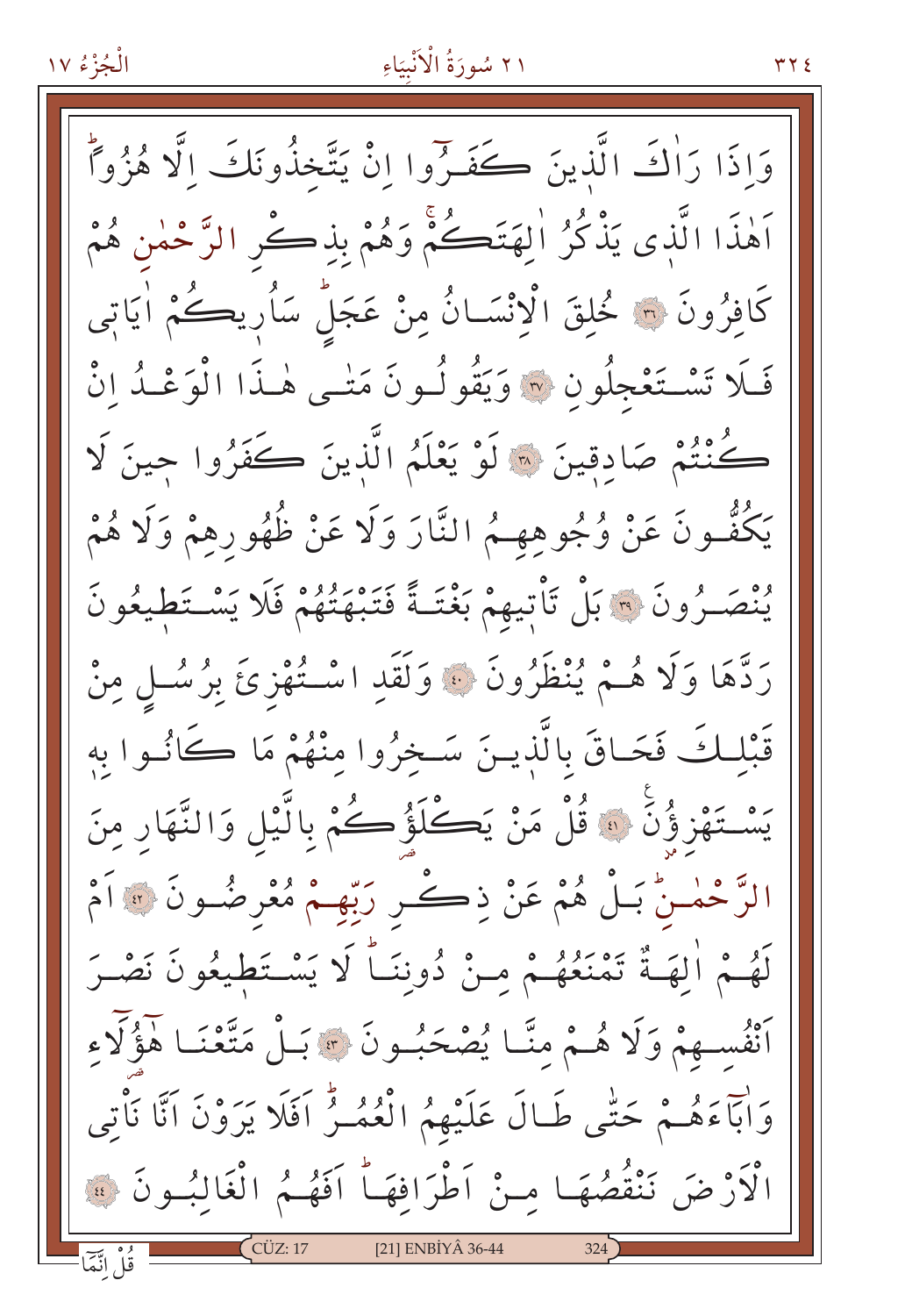الْجُزْءُ ١٧

قُلْ اتَّمَا أُنْذِرُكُمْ بِالْوَحْيِ وَلَا يَسْمَعُ الصُّمُّ الدُّعَاءَ إِذَا مَا يُنْـذَرُونَ ۞ وَلَئَـنْ مَسَّـتْهُمْ نَفْحَةٌ منْ عَذَابِ رَبّكَ لَيَقُولُنَّ يَا وَيْلَنَّا إِنَّا كُنَّا ظَالِمِينَ ۞ وَنَضَعُ الْمَوَازِينَ الْقِسْطَ ليَوْمِ الْقِيْمَةِ فَلَا تُظْلَمُ نَفْسٌ شَــْـِــًّا وَإِنْ كَانَ مِثْقَالَ حَبَّةٍ مِنْ خَرْدَلِ آتَيْنَا بِهَا وَكَفْيِ بِنَا حَاسِبِينَ ﴾ وَلَقَـٰذُ اٰتَيْنَا مُوسْمِي وَهْـرُونَ الْفُرْقَانَ وَضَيّاءً وَذِكْـراً لِلْمُتَّقِيـنُ ۞ اَلَّذِينَ يَخْشَوْنَ رَبِّهُمْ بِالْغَيْبِ وَهُمْ مِنَ السَّاعَةِ مُشْفِقُونَ . » وَهٰذَا ذِكْرٌ مُبَارَكٌ أَنْزَلْنَاهُ أَفَانَتُمْ لَهُ مُنْڪرُونَ … وَلَقَدْ اْيِنَآ اِبْرٰهِيمَ رُشْـدَهُ مِنْ قَبْلُ وَكُنَّا بِهِ عَالِمِينَ ۞ إِذْ قَالَ لِأَبِيهِ وَقَوْمِهِ مَا هٰذِهِ التَّمَاثِيلُ الَّتِّي أَنْتُمْ لَهَا عَاكْفُونَ وَ قَالُوا وَجَدْنَا ابَآءَنَا لَهَا عَابِدِينَ \* قَالَ لَقَدْ كُنْتُمْ أَنْتُمْ وَأَبَآؤُ كُمْ فِي ضَـلَالٍ مُبِينٍ ﴾ قَالُـوا اَجْنَتَنَـا بِالْحَقّ اَمْ أَنْتَ مِنَ اللَّاعِبِينَ ﴾ قَالَ بَلْ رَبُّكُمْ رَبُّ السَّـٰمٰوَاتِ وَالْأَرْضِ الَّـٰذِي فَطَرَهُنَّ وَآَبَا عَلَٰى ذٰلڪُمْ منَ الشَّـاهدِينَ نَّهِ وَتَاللّهِ لَاَكِيدَنَّ اَصْنَامَكُمْ بَعْدَ اَنْ تُوَلُّوا مُدْبِرِينَ ۞ [21] ENBİYÂ 45-57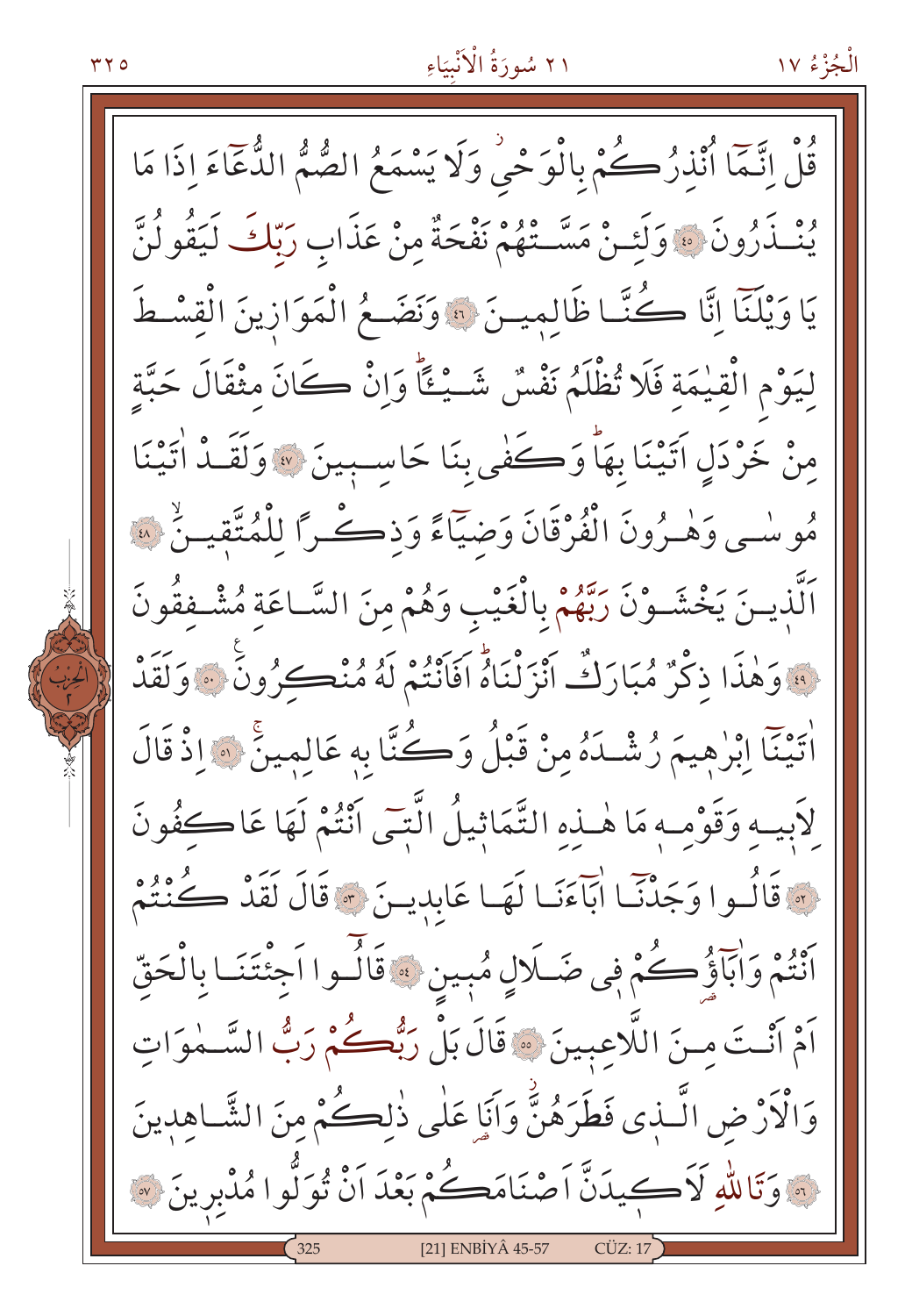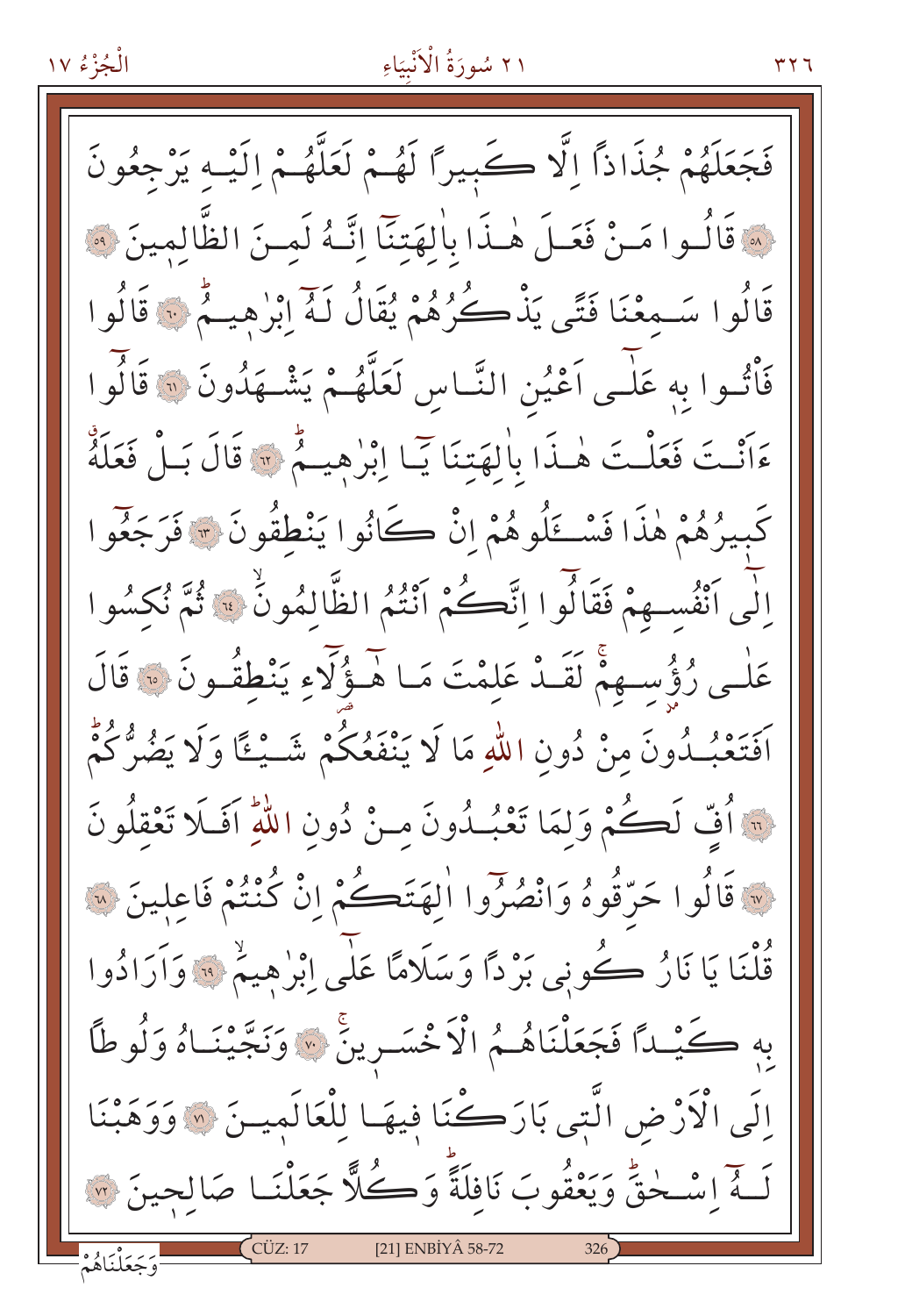الْجُزْءُ ١٧

وَجَعَلْنَاهُـمْ اَئِمَّـةً يَهْـدُونَ بِاَمْرِنَـا وَاَوْحَيْنَـا اِلَيْهِـمْ فِعْلَ الْخَيْرَاتِ وَإِقَامَ الصَّلْوةِ وَإِيتَآءَ الزَّكْوةُ وَكَانُوا لَنَا عَابِدِينٌ \* وَلُوطًا اٰتِيْنَاهُ حُڪْمَـّا وَعِلْمَـّا وَنَجَّيْنَاهُ مِنَ الْقَرْيَةِ الَّتِي كَانَتْ تَعْمَلُ الْخَبَّائِثِّ إِنَّهُمْ كَانُوا قَوْمَ سَـوْءِ فَاسِـقِينٌ \* وَاَدْخَلْنَـاهُ فِـى رَحْمَتِنَا إِنَّهُ مِـنَ الصَّالِحِينَ ِ وَنُوحاً إِذْ نَـادٰي مـنْ قَبْـلُ فَاسْـتَجَبْنَا لَـهُ فَنَجَّيْنَـاهُ وَاَهْلَـهُ مِنَ الْكَرْبِ الْعَظِيـمُ ۞ وَنَصَرْنَاهُ مِنَ الْقَوْمِ الَّذِينَ كَذّْبُوا بِأَيَاتِنَاً اِتَّهُمْ كَانُوا قَوْمَ سَـوْءٍ فَاَغْرَقْنَاهُمْ اَجْمَعِينَ مِ وَدَاوُدَ وَسُلَيْمٰنَ إِذْ يَحْكُمَانِ فِي الْحَرْ ثِ إِذْ نَفَشَتْ فيه غَنَمُ الْقَوْمَ وَكُنَّا لِحُكْمِهِمْ شَاهِدِينٌ ۞ فَفَهَّمْنَاهَا سُلَيْمَنَّ وَكُلًّا اٰتَيْنَا حُكْمًا وَعِلْمًا وَسَخَّرْنَا مَعَ دَاوُدَ الْجِبَالَ يُسَبِّحْنَ وَالطُّيْرَ وَكُنَّا فَاعِلِينَ ۞ وَعَلَّمْنَاهُ صَنْعَةَ لَبُوسِ لَكُمْ لِتُحْصِنَكُمْ مِنْ بَأْسِكُمْ فَهَلْ أَنْتُمْ شَاكِرُونَ ۞وَلِسُٰلَيْمٰنَ الرّيحَ عَاصِفَةً تَجْرِى بِأَمْرِهِ إِلَى الْأَرْضِ الَّتِي بَارَكْنَا فِيهَاْ وَكُنَّا بِكُلِّ شَيْءٍ عَالِمِينَ ۞ [21] ENBİYÂ 73-81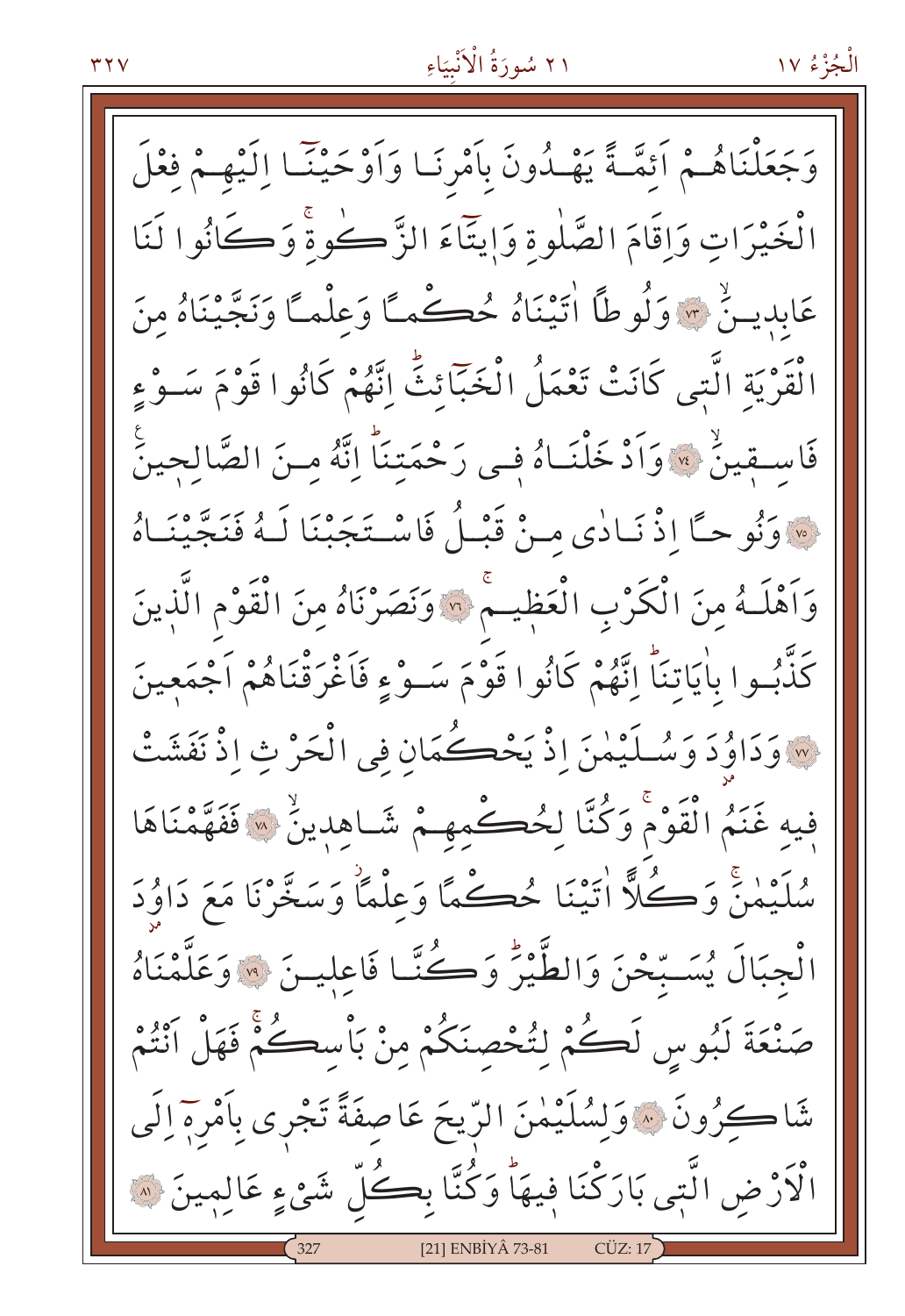## ٢١ سُورَةُ الْآنْبِيَاءِ

 $YY$ 

وَمِـنَ الشَّـيَاطينِ مَـنْ يَغُو صُـونَ لَـهُ وَيَعْمَلُـونَ عَمَلًا دُونَ ذٰلكَ وَكُنَّا لَهُمْ حَافِظِينٌ ۞ وَاَيُّـوبَ إِذْ نَادٰى رَبَّـهُ اَنِّـى مَسَّـنِيَ الضُّـرُّ وَاَنْـتَ اَرْحَـمُ الرَّاحمِينَ ۞ فَاسْتَجَبْنَا لَهُ فَكَشَفْنَا مَا بِهِ مِنْ ضُرٍّ وَأْتَيْنَـاهُ أَهْلَهُ وَمِثْلَهُمْ مَعَهُمْ رَحْمَةً مِنْ عِنْدِنَا وَذِكْرٰى لِلْعَابِدِينَ لِهَ وَاسْتُمْعِيلَ وَاِدْرِيسَ وَذَا الْكِفْلُ كُلَّ مِنَ الصَّابِرِينَّ نِ وَأَدْ خَلْنَاهُـمْ فِـى رَحْمَتِنَا إِنَّهُمْ مِـنَ الصَّالِحِينَ ۞ وَذَا النُّسُونِ إِذْ ذَهَبَ مُغَاضِبًا فَظَنَّ أَنْ لَنْ نَقْبِدرَ عَلَيْه فَنَـادٰى فِـى الظُّلُمَـاتِ اَنْ لَا الْـهَ الَّا اَنْتَ سُـبْحَانَكً اِنِّي كُنْتُ مِنَ الظَّالِمِينَ ۞ فَاسْتَجَبْنَا لَـهُ وَنَجَّيْنَاهُ مِنَ الْغَمُّ وَكَذٰلِكَ نُنْجِي الْمُؤْمِنِينَ ۞ وَزَكَرِيَّا إِذْ نَـادٰی رَبَّهُ رَبَّ لَا تَذَرْنِـی فَرْدًا وَأَنْتَ خَیْـرُ الْوَارِثِینَّ ﴾ فَاسْتَجَبْنَا لَهُ وَوَهَبْنَا لَهُ يَحْيِي وَأَصْلَحْنَا لَـهُ زَوْجَـهُ اِنَّهُـمْ كَانُـوا يُسَـارعُونَ فِـي الْخَيْرَاتِ وَيَدْعُونَنَـا رَغَبـًا وَرَهَبًا وَكَانُوا لَنَـا خَاشـعِينَ ۞ [21] ENBİYÂ 82-90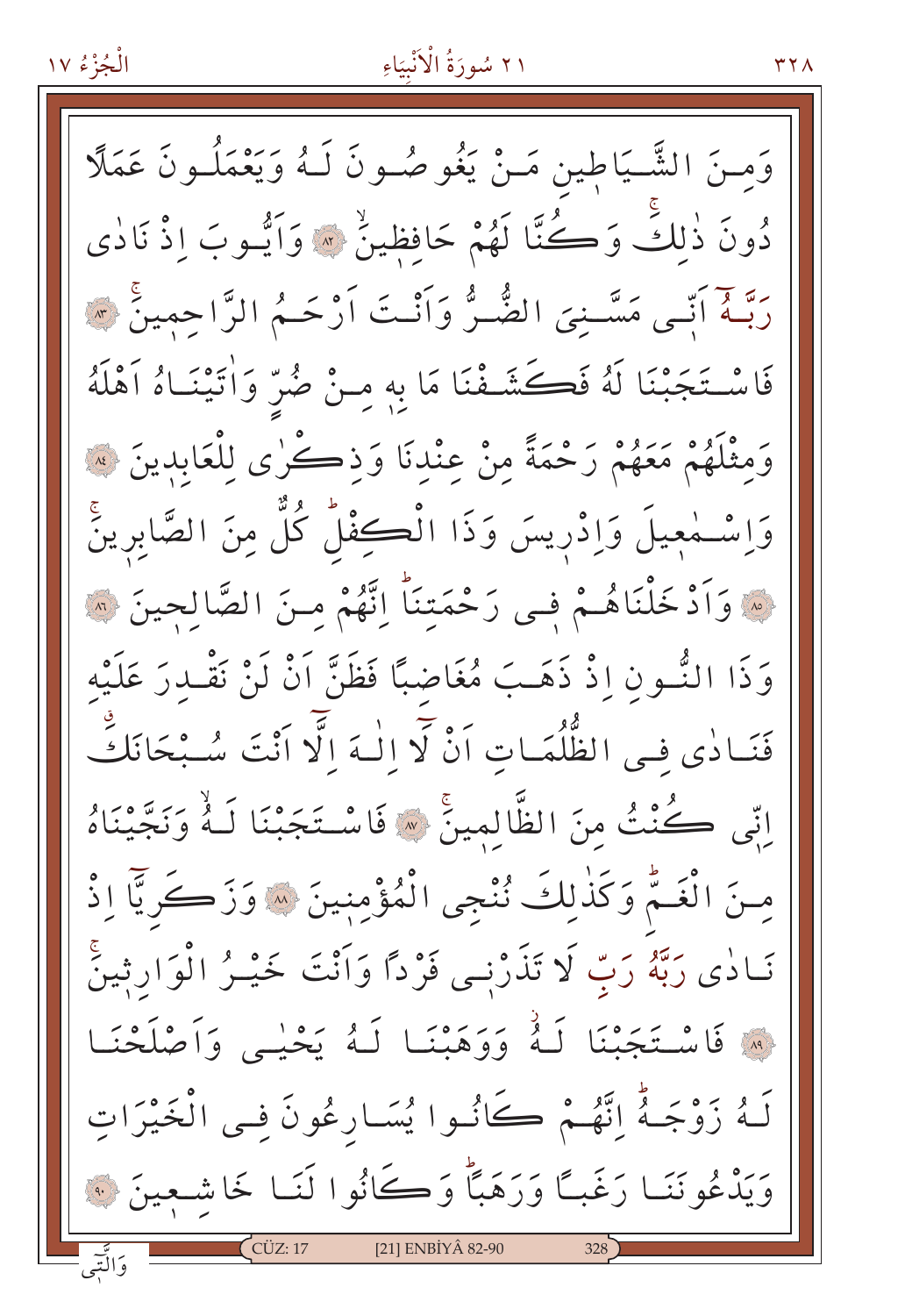وَالَّتَّى اَحْصَنَتْ فَرْجَهَا فَنَفَخْنَا فِيهَا مِنْ زُوحِنَا وَجَعَلْنَاهَا وَابْنَهَا اٰيَةً لِلْعَالَمِينَ ۞ انَّ هٰذَهَ أُمَّتُكُمْ أُمَّةً وَاحِدَةً وَأَنَا رَبُّعُكُمْ فَاعْبُدُونِ \* وَتَقَطَّعُوا أَمْرَهُمْ بَيْنَهُمْ كُلّْ إِلَيْنَا رَاجِعُونَ ۚ ﴾ فَمَنْ يَعْمَلْ مِنَ الصَّالِحَاتِ وَهُوَ مُؤْمِنٌ فَلَا كُفْرَانَ لسَعْيهُ وَانَّا لَهُ كَاتِبُونَ ﴾ وَحَرَامٌ عَلَى قَرْيَةِ أَهْلَكْنَاهَا أَنَّهُمْ كَا يَرْجِعُونَ ۞ حَتَّى إِذَا فُتحَتْ يَأْجُوجُ وَمَأْجُوجُ وَهُمْ مِنْ كُلّْ حَدَبٍ يَنْسِلُونَ ۞ وَاقْتَرَبَ الْوَعْدُ الْحَقُّ فَإِذَا هِيَ شَاخِصَةٌ أَبْصَارُ الَّذِينَ كَفَرُواْ يَا وَيْلَنَا قَدْ كُتَّا فِي غَفْلَةٍ مِنْ هٰذَا بَلْ كُتَّا ظَالمِينَ ۞ اِتَّ**ڪُ**مْ وَمَا تَعْبُدُونَ منْ دُونِ اللهِ حَصَبُ جَهَنَّتُم أَنْتُمْ لَهَا وَارِدُونَ ۞ لَوْ كَانَ هَؤُلَاءِ اٰلِهَةً مَا وَرَدُوهَا وَكُلِّ فِيهَا خَالِدُونَ ۞ لَهُمْ فِيهَا زَفِيرٌ وَهُمْ فِيهَا لَا يَسْمَعُونَ ﴾ إِنَّ الَّذِينَ سَبَقَتْ لَهُمْ مِنَّا الْحُسْنَى أُولَٰئِكَ عَنْهَا مُبْعَدُونَ ۚ ﴾ [21] ENBİYÂ 91-101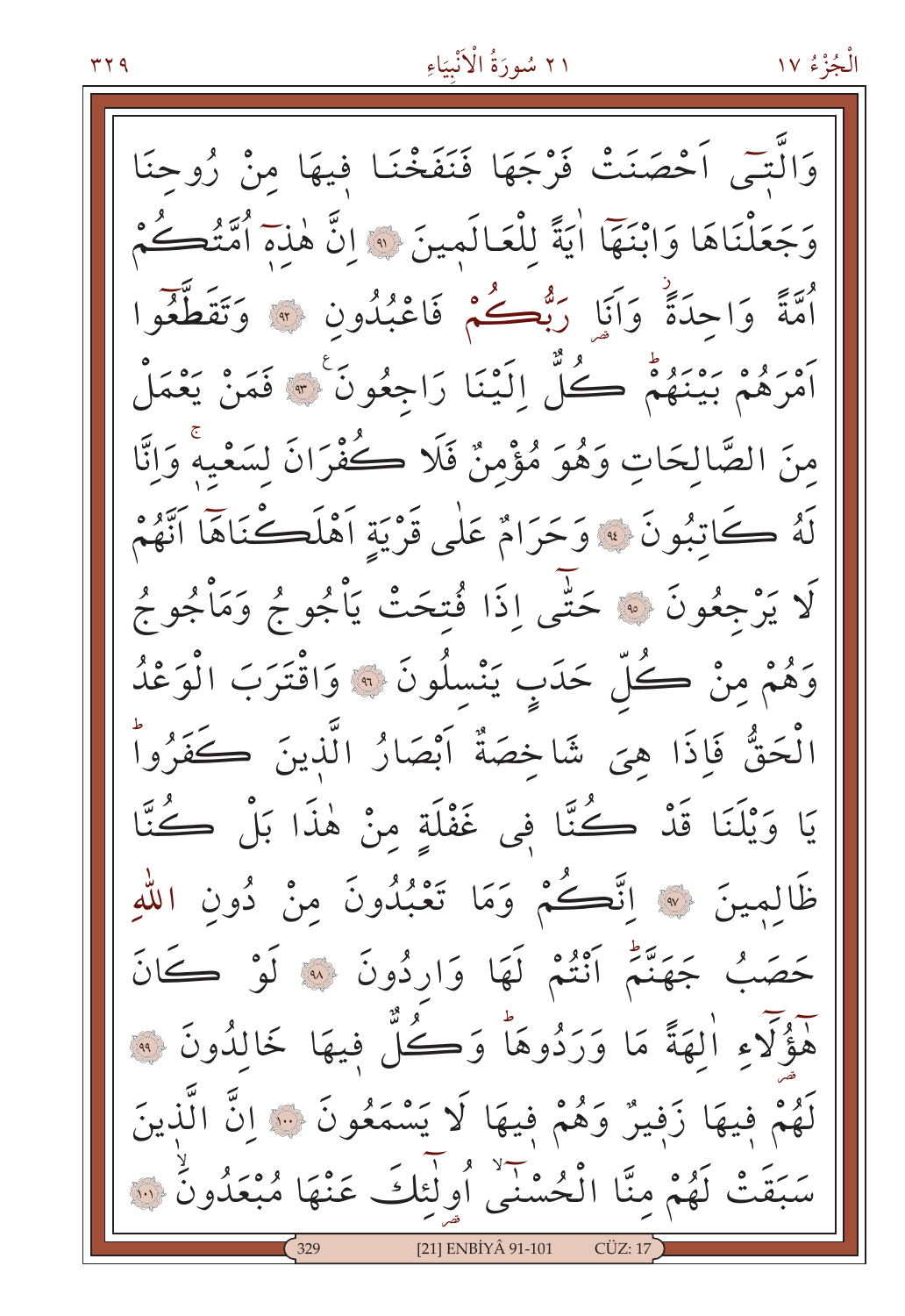۳۳.

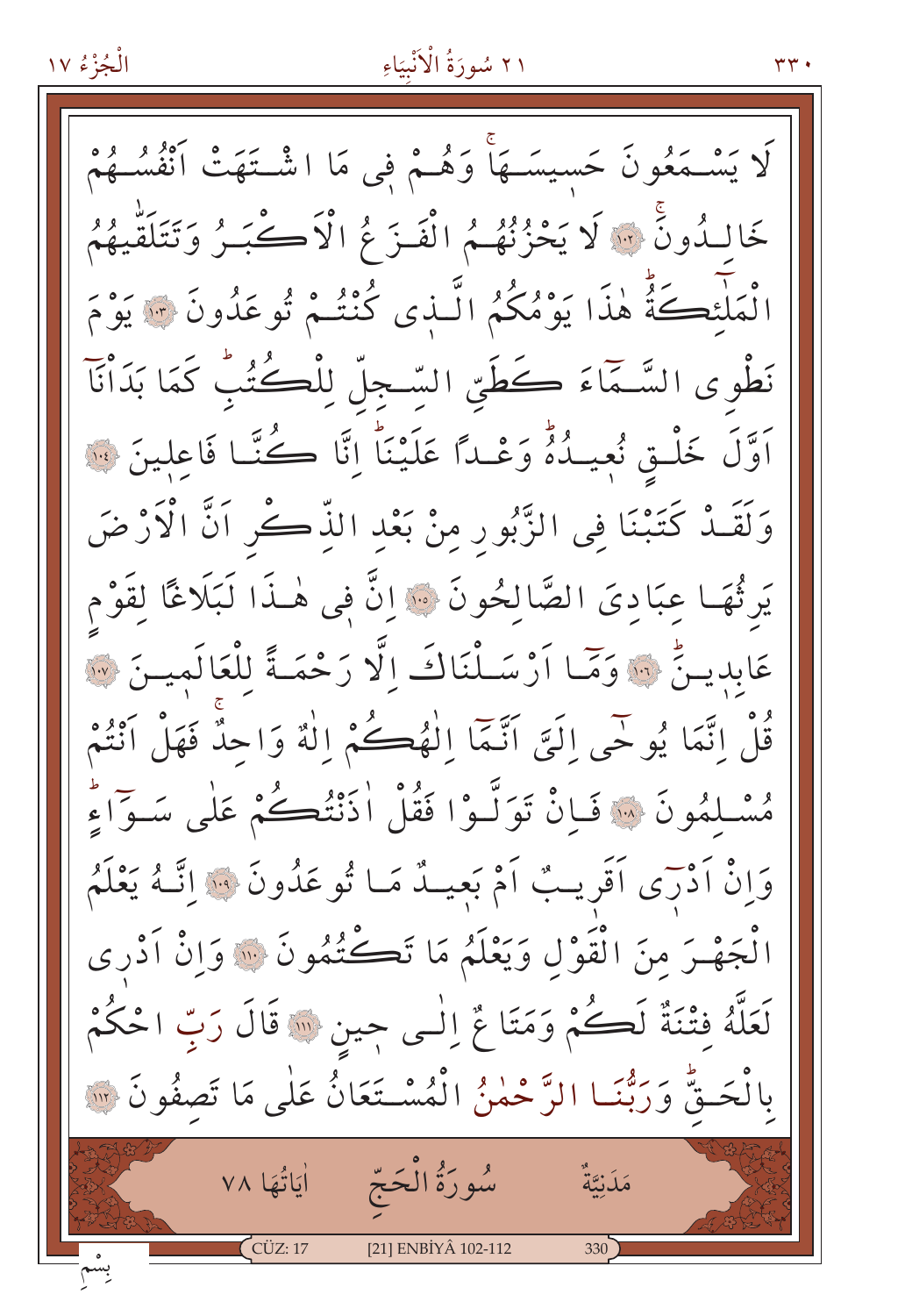٢٢ سُورَةُ الْحَجّ الْجُزْءُ ١٧ ۳۳۱ يَاۤ اَيُّهَا النَّاسُ اتَّقُوا رَبَّكُمْۚ إِنَّ زَلْزَلَةَ السَّاعَةِ شَيْءٌ عَظِيمٌ نَ يَوْمَ تَرَوْنَهَا تَذْهَلُ كُلُّ مُرْضَعَةٍ عَمَّا اَرْضَعَتْ وَتَضَعُ كُلُّ ذَاتٍ حَمْلٍ حَمْلَهَا وَتَرَى النَّاسَ سُڪَارٰى وَمَا هُمْ بِسُكَارٰى وَلْكِنَّ عَذَابَ اللهِ شَدِيدٌ ۚ وَمِنَ النَّاسِ مَنْ يُجَادِلُ فِي اللّهِ بِغَيْرِ عِلْمٍ وَيَتَّبِعُ كُلّ شَـيْطَانٍ مَرِيدٍ نَ كُتبَ عَلَيْهِ اتَّهُ مَنْ تَبِوَلَّاهُ فَاَنَّـهُ يُضلَّـهُ وَيَهْدِيهِ إِلَٰى عَذَابِ السَّعِيرِ ۞ يَاۤ اَيُّهَا النَّاسُ إِنْ كُنْتُمْ فِي رَيْبِ مِنَ الْبَعْثِ فَإِنَّا خَلَقْنَاكُمْ مِنْ تُرَابٍ ثُمَّ مِنْ نُطْفَةٍ ثُمَّ مِنْ عَلَقَـةٍ ثُمَّ مِنْ مُضْغَـةٍ مُخَلَّقَـةٍ وَغَيْـرٍ مُخَلَّقَـةٍ لِنُبَيِّنَ لَكُمُّ وَنُقرُّ في الْأَرْحَامِ مَا نَشَّاءُ إِلَى اَجَلٍ مُسَـمًّى ثُمَّ نُخْرِجُكُمْ طِفْلًا ثُمَّ لِتَبْلُغُوا اَشُدَّكُمْ وَمنْكُمْ مَنْ يُتَوَفَّى وَمِنْكُمْ مَنْ يُرَدُّ إِلٰى اَرْذَلِ الْعُمُرِ لِكَيْلَا يَعْلَـمَ مِنْ بَعْدِ عِلْمٍ شَيْئًا وَتَرَى الْأَرْضَ هَامِدَةً فَإِذّا اَنْزَلْنَا عَلَيْهَا انْضَاءَ اهْتَزَّتْ وَرَبَتْ وَأَنْبَتَتْ مِنْ كُلِّ زَوْجٍ بَهِيجٍ ۞ [22] HAC 1-5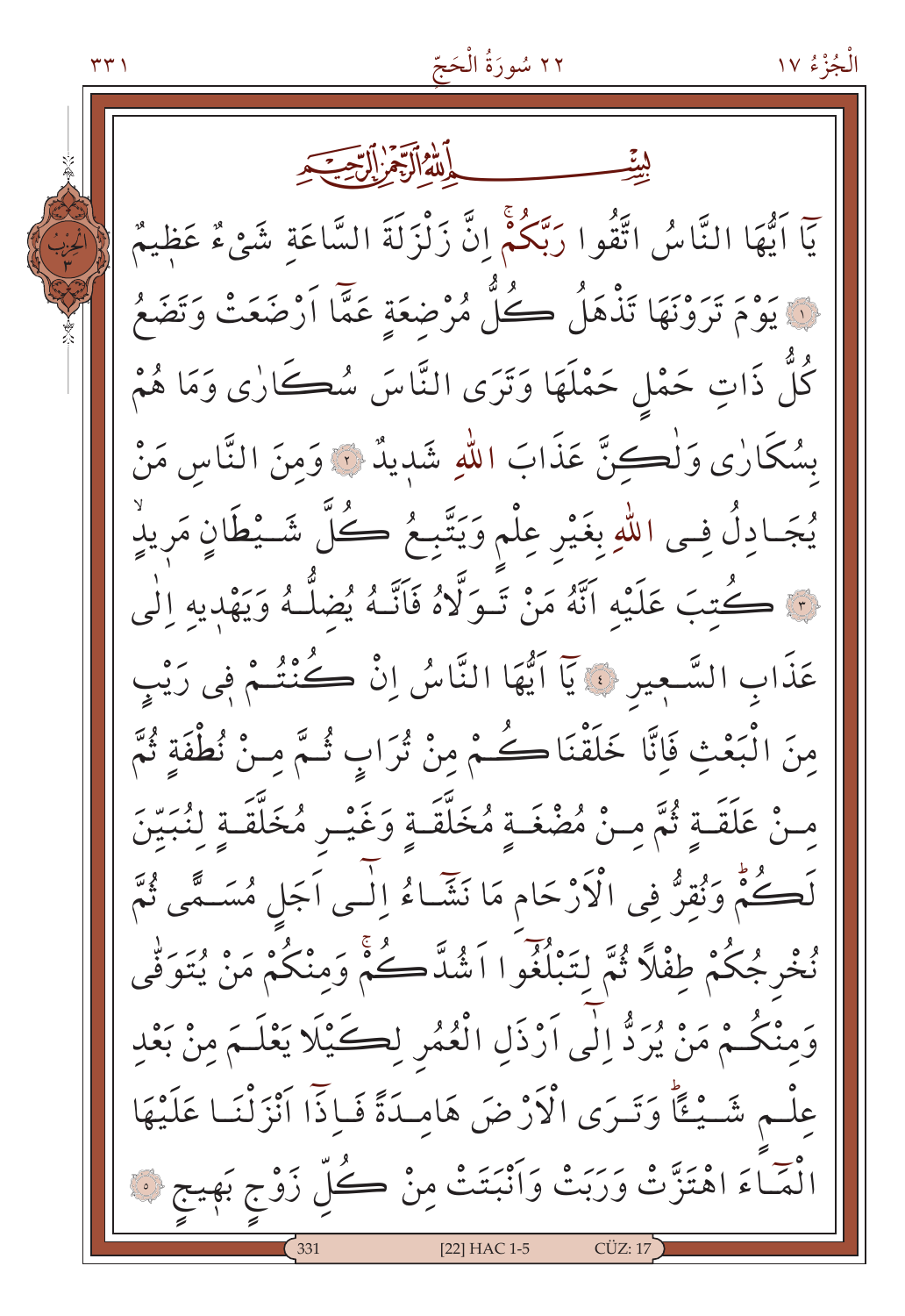#### ٢٢ سُورَةُ الْحَجّ

ذٰلكَ بِأَنَّ اللَّهَ هُوَ الْحَقُّ وَأَنَّهُ يُحْيِي الْمَوْتَى وَأَنَّهُ عَلَى كُلّ شَّعْ ءِ قَدِيرٌ ۚ ۚ وَاَنَّ السَّـاعَةَ اٰتِيَةٌ لَا رَيْبَ فِيهَاٰ وَاَنَّ اللّٰهَ يَبْعَثُ مَنْ فِي الْقُبُورِ ۞ وَمِنَ النَّاسِ مَنْ يُجَادِلُ فِي اللَّهِ بِغَيْرِ عِلْم وَلَاهُلَّى وَلَا كِتَابٍ مُنِيرٌ ، ثَانِيَ عِطْفِهِ لِيُضِلَّ عَنْ سَبِيلَ اللَّهِ لَـهُ فِي الدُّّنْيَا خِـزْيٌ وَنُذِيقُهُ يَوْمَ الْقِيْمَـةِ عَذَابَ الْحَرِيقِ وَاذْلِكَ بِمَا قَلَّمَتْ يَـدَاكَ وَاَنَّ اللّهَ لَيْـسَ بِظَلَّامِ لِلْعَبِيدِ لَنَّهُ وَمِنَ النَّاسِ مَـنْ يَعْبُدُ اللَّهَ عَلٰـى حَرْفٍّ فَـاِنْ أَصَابَهُ خَيْرٌ اطْمَـاَنَّ بِهِ وَإِنْْ اَصَابَتْـهُ فِتْنَةٌ انْقَلَبَ عَلٰى وَجْهِهٖ خَسـرَ الدُّنْيَا وَالْاٰخِرَةَ ذٰلكَ هُوَ الْخُسْـرَانُ الْمُبِينُ ۞ يَدْعُوا مِنْ دُونِ اللّهِ مَا لَا يَضُرُّهُ وَمَا لَا يَنْفَعُهُ ذٰلكَ هُوَ الضَّلَالُ الْبَعِيدُ ۚ يَدْعُوا لَمَنْ ضَـرُّهُ اَقْرَبُ مِـنْ نَفْعِهِ لَبِئْـسَ الْمَوْلٰي وَلَبِئْسَ الْعَشْـيرُ حوانَّ اللهَ يُدْخِلُ الَّذِينَ اٰمَنُوا وَعَمِلُوا الصَّالِحَاتِ جَنَّاتٍ تَجْرِي مِنْ تَحْتِهَا الْأَنْهَارُّ إِنَّ اللَّهَ يَفْعَلُ مَا يُرِيدُ ۚ مَنْ كَانَ يَظُنُّ اَنْ لَـنْ يَنْصُرَهُ اللّهُ فِـى الدُّّنْيَا وَالْاخِرَة فَلْيَمْدُدْ بِسَـبَبِ إِلَى السَّـمَّاءِ ثُمَّ لْيَقْطَعْ فَلْيَنْظُرْ هَلْ يُذْهِبَنَّ كَيْدُهُ مَا يَغِيظُ ۞ وَكَذٰلكَ [22] HAC 6-15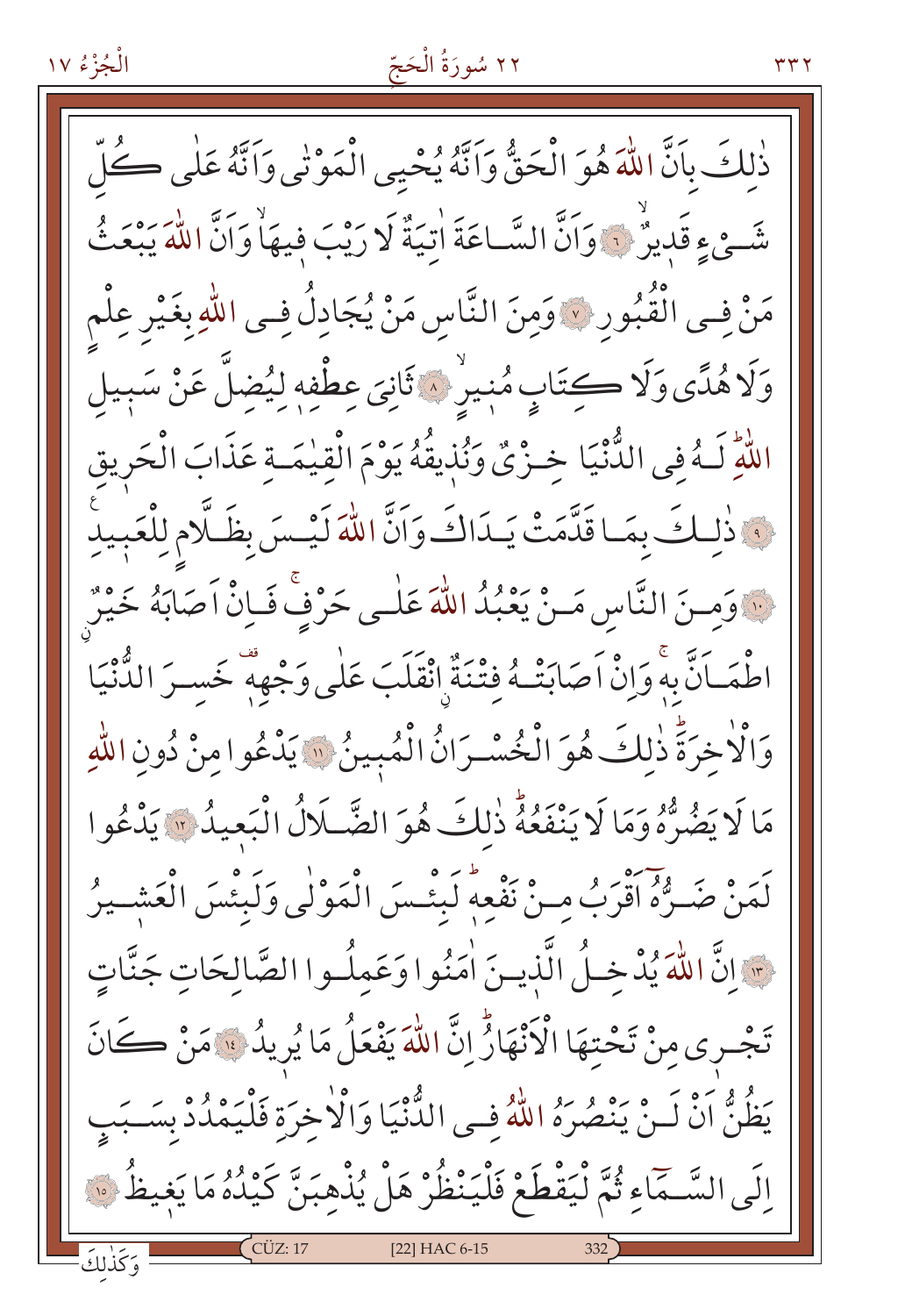۳۳۳



وَكَذٰلكَ أَنْزَلْنَاهُ اٰيَاتٍ بَيّنَـاتٍّ وَاَنَّ اللّٰهَ يَهْدِى مَنْ يُرِيدُ لِلَّهَ انَّ الَّذينَ اٰمَنُوا وَالَّذِينَ هَـادُوا وَالصَّابِئِينَ وَالنَّصَارٰى وَالْمَجُوسَ وَالَّذِينَ اَشْرَكُواْ إِنَّ اللَّهَ يَفْصِلُ بَيْنَهُمْ يَوْمَ الْقِيْمَةِ إِنَّ اللَّهَ عَلَى كُلِّ شَيْءٍ شَهِيدٌ ۞ آلَمْ تَرَ آنَّ اللَّهَ يَسْـجُدُ لَهُ مَنْ فِي السَّـمٰوَاتِ وَمَنْ فِي الْأَرْضِ وَالشَّمْسُ وَالْقَمَرُ وَالنُّجُومُ وَالْجِبَالُ وَالشَّجَرُ وَالدَّوٓابُّ وَكَثِيرٌ مِنَ النَّاسُّ وَكَثِيرٌ حَقَّ عَلَيْـهِ الْعَذَابُّ وَمَنْ يُهنِ اللَّهُ فَمَا لَهُ مِنْ مُكْرِمٌ إِنَّ اللَّهَ يَفْعَلُ مَا يَشَّاءُ لِلَّهِ هٰذَانِ خَصْمَان ا خْتَصَمُوا فِـى رَبِّهِمْ فَالَّذِينَ كَفَرُوا قُطِّعَتْ لَهُمْ ثِيَابٌ منْ نَارِ يُصَبُّ مِنْ فَوْقِ رُؤُسِـهِمُ الْحَمِيـمُ ۚ لَا يُصْهَرُ بِهِ مَا فِي بُطُونِهِمْ وَالْجُلُودُ ۚ وَلَهُمْ مَقَامِعُ مِنْ حَدِيدِ ۞ كُلَّمَا آرَادُّوا آنْ يَخْرُجُـوا مِنْهَا مِـنْ غَمّ أُعِيـدُوا فِيهَا وَذُوقُوا عَـذَابَ الْحَرِيقْ ۞ إِنَّ اللَّهَ يُدْخِلُ الَّذِيــنَ اٰمَنُوا وَعَمِلُوا الصَّالِحَـاتِ جَنَّـاتٍ تَجْـرى مِـنْ تَحْتِهَا الْأَنْهَـارُ يُحَلَّوْنَ فِيهَا مِنْ اَسَاوِرَ مِنْ ذَهَبِ وَلُؤْلُؤًا وَلِبَاسُهُمْ فِيهَا حَرِيرٌ ۞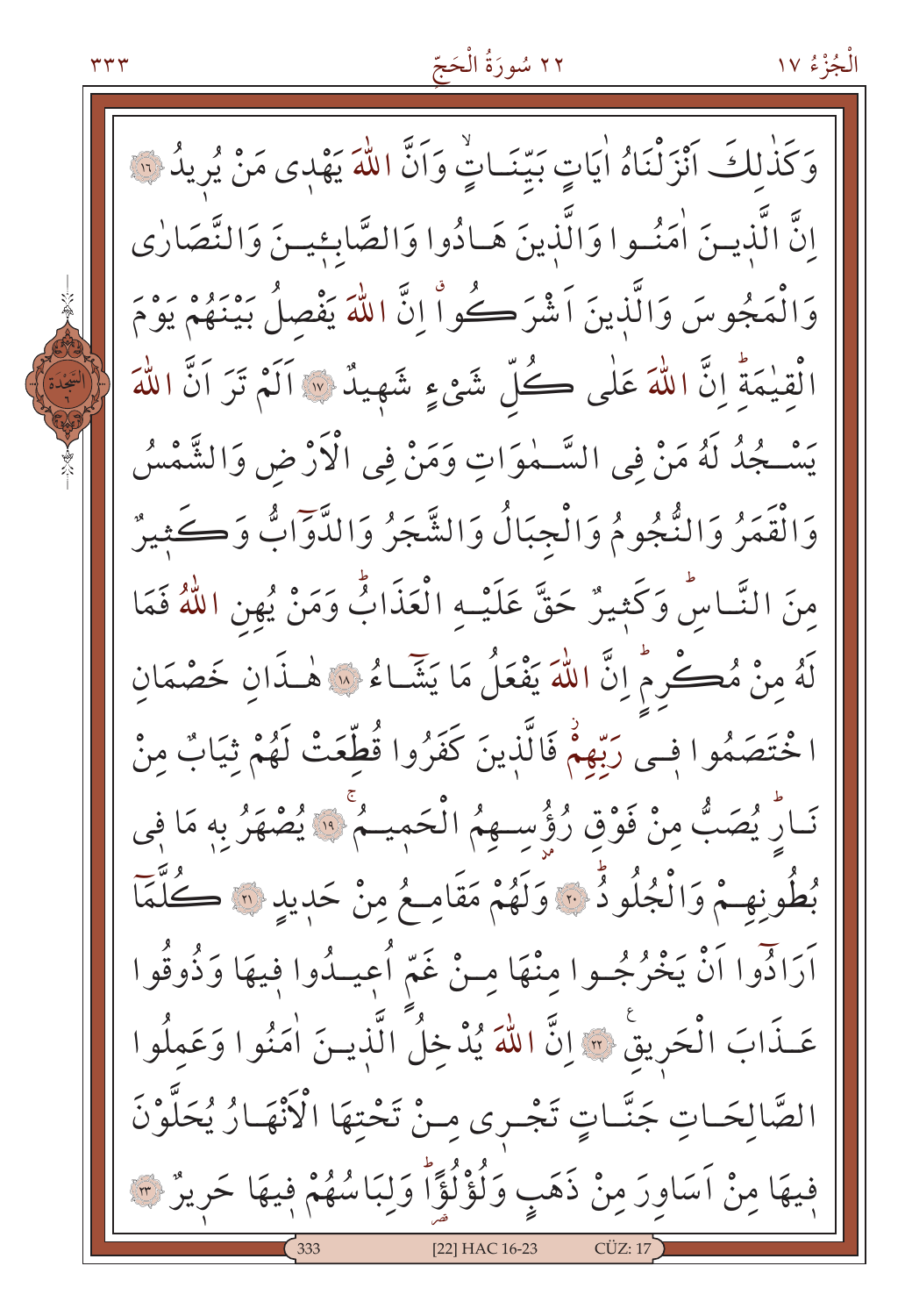الْجُزْءُ ١٧

### ٢٢ سُورَةُ الْحَجّ

وَهُـذُوا إِلَـى الطَّيّـبِ مِنَ الْقَـوْلِّ وَهُذُوا إِلَٰـى صرَاطِ الْحَمِيــد ﴾ إنَّ الَّذِينَ كَفَـرُوا وَيَصُـدُّونَ عَنْ سَـبِيل اللهِ وَالْمَسْجِدِ الْحَرَامِ الَّـذِى جَعَلْنَـاهُ لِلنَّاسِ سَـوَٓاءً الْعَاكِفُ فِيهِ وَالْبَادِّ وَمَنْ يُرِدْ فِيهِ بِالْحَادِ بِظُلْـم نُذِقْهُ مِنْ عَذَابٍ اَلِيمْ ﴾ وَإِذْ بَوَّأْنَا لِإِبْرٰهِيـمَ مَكَانَ الْبَيْتِ اَنْ لَا تُشْرِكْ بِي شَـيْـُا وَطَهِّرْ بَيْتِيَ لِلطَّائِفِيـنَ وَالْقَائِمينَ وَالزُّكَّعِ السُّجُودِ ۞ وَاَذِّنْ فِي النَّاسِ بِالْحَجِّ يَأْتُوكَـ رجَـالًا وَعَلٰى كُلّ ضَامِرٍ يَأْتِينَ مِنْ ڪُلّ فَـجّ عَمِيقٍ ۞ لِيَشْــهَذُوا مَنَافِــعَ لَهُمْ وَيَذْكُــكُرُوا اسْــمَ اللّٰهِ فَــى اَيَّام مَعْلُومَـاتٍ عَلٰـى مَـا رَزَقَهُمْ مِـنْ بَهِيمَةِ الْأَنْعَامْ فَكُلُوا مْنْهَا وَأَطْعِمُوا الْبَأْئِسَ الْفَقِيرُ ۞ ثُمَّ لْيَقْضُوا تَفَتَّهُمْ وَلَّيُوفُوا نُذُورَهُمْ وَلْيَطَّوَّفُوا بِالْبَيْتِ الْعَتِيقِ ۞ ذٰلكَ وَمَـنْ يُعَظَّمْ حُرُمَـاتِ اللَّهِ فَهُـوَ خَيْرٌ لَـهُ عِنْدَ رَبَّهِ وَأُحلَّتْ لَڪُمُ الْأَنْعَامُ إِلَّا مَا يُتْلَى عَلَيْڪُمْ فَاجْتَنبُو ا الرَّجْسَ مِنَ الْأَوْثَانِ وَاجْتَنِبُوا قَـوْلَ الـزُّورُ ۞ [22] HAC 24-30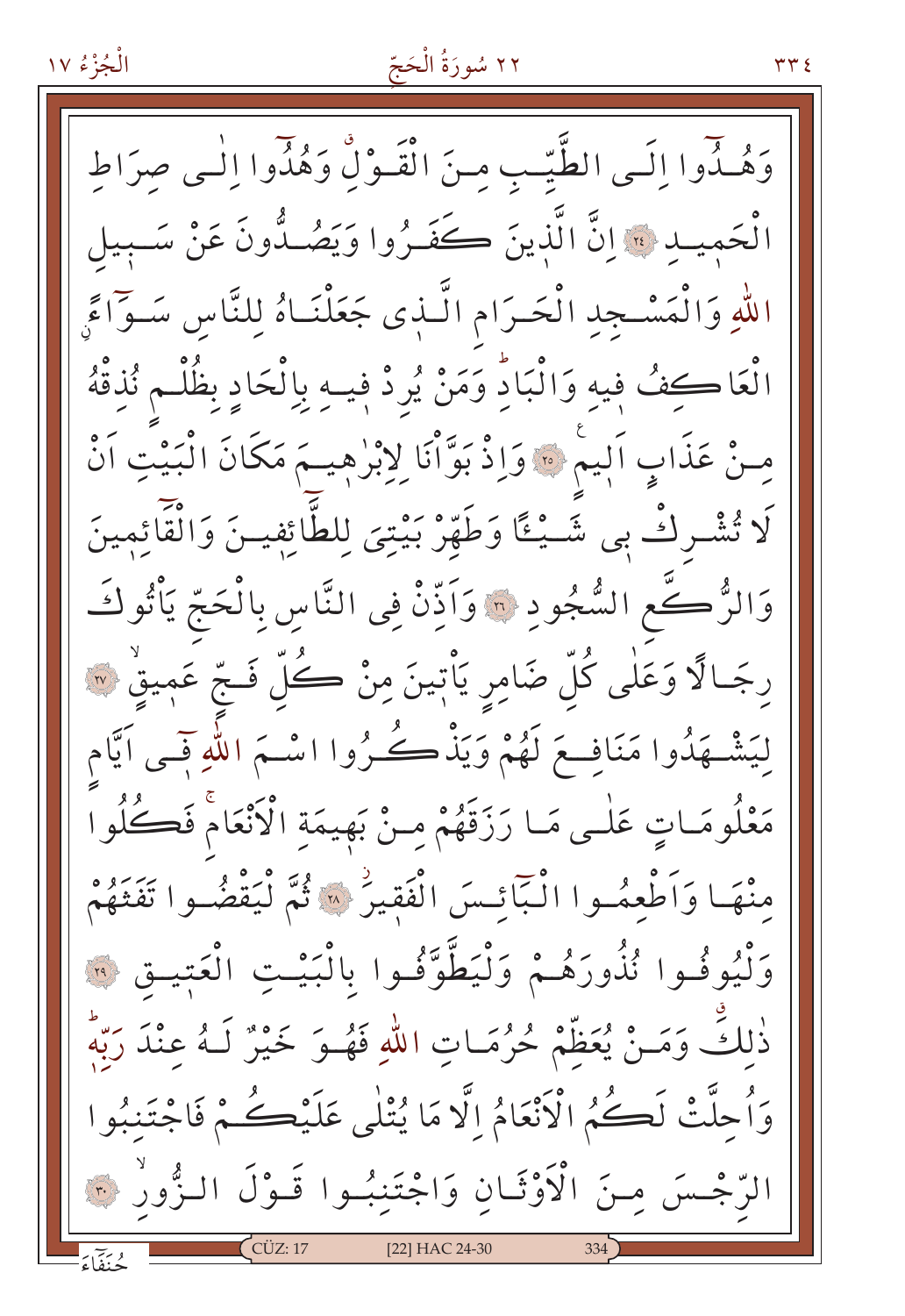حُنَفَّاءَ لِلّٰهِ غَيْرَ مُشْـرٍ كِينَ بِهِ وَمَنْ يُشْرِكْ بِاللّٰهِ فَكَاتَّمَا خَرَّ مِنَ السَّـمَاءِ فَتَخْطَفُهُ الطَّيْرُ اَوْ تَهْوى بِهِ الرِّيحُ فِي مَكَانٍ سَـجيق ۞ ذٰلِكِّ وَمَنْ يُعَظِّـمْ شَـعَائِرَ اللهِ فَإِنَّهَا مِـنْ تَقْوَى الْقُلُوبِ ٣ لَكُمْ فِيهَا مَنَافِعُ إِلَى اَجَلِ مُسَـمًّى ثُـمَّ مَحِلَّهَا إِلَى الْبَيْتِ الْعَبْيقِ ٣ وَلِكُلِّ أُمَّةٍ جَعَلْنَا مَنْسَكًا لِيَذْكُرُوا اسْــَمَ اللّهِ عَلٰى مَا رَزَقَهُمْ مِنْ بَهِيمَةِ الْأَنْعَامُ فَاِلْهُكُمْ اِلْهٌ وَاحِدٌ فَلَهُ أَسْلِمُواْ وَبَشِّرِ الْمُخْبِتِينُ \* اَلَّذِينَ إِذَا ذُكِرَ اللَّهُ وَجِلَتْ قُلُوبُهُمْ وَالصَّابِرِينَ عَلٰى مَّا اَصَابَهُمْ وَالْمُقِيمِى الصَّلٰوةِ وَممَّا رَزَقْنَاهُمْ يُنْفِقُونَ ۞ وَالْبُدْنَ جَعَلْنَاهَا لَكُمْ مِنْ شَعَائِرِ اللّهِ لَكُمْ فِيهَا خَيْرٌ فَاذْكُرُوا اسْمَ اللّهِ عَلَيْهَا صَوّافٌ فَإِذَا وَجَبَتْ جُنُوبُهَا فَكُلُوا مِنْهَا وَاَطْعِمُوا الْقَانِعَ وَالْمُعْتَرَّ كَذٰلكَ سَخَّرْنَاهَا لَكُمْ لَعَلَّكُمْ تَشْكُرُونَ ۞ لَنْ يَنَالَ اللَّهَ لُحُومُهَا وَلَا دِمَاؤُهَا وَلٰكِنْ يَنَالُهُ التَّقْوٰى مِنْكُمٌّ كَذٰلِكَ سَخَّرَهَا لَكُمْ لِتُكَبِّرُوا اللَّهَ عَلَى مَا هَذِيكُمُّ وَبَشِّرِ الْمُحْسِنِينَ ۞ إِنَّ اللَّهَ يُدَافِعُ عَنِ الَّذِينَ اٰمَنُواَ إِنَّ اللَّهَ لَا يُحِبُّ كُلَّ خَوَّانٍ كَفُورٍ ۞ [22] HAC 31-38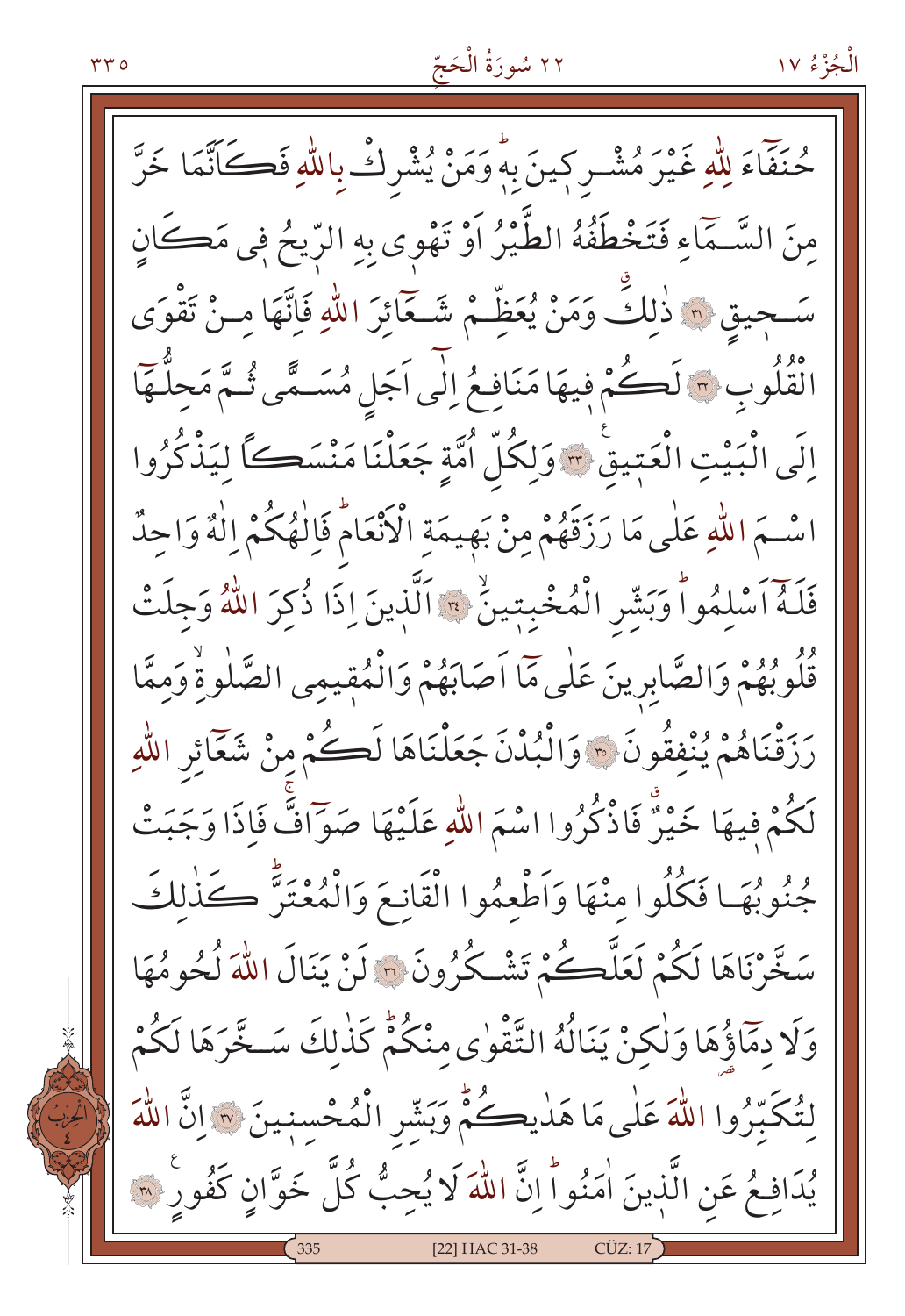الْجُزْءُ ١٧

#### ٢٢ سُورَةُ الْحَجّ

أَذنَ للَّذينَ يُقَاتَلُونَ بِأَنَّهُمْ ظُلمُواً وَإِنَّ اللَّهَ عَلٰى نَصْرِهِمْ لَقَدِيـرٌ ۞ اَلَّذِيـنَ اُخْرِجُوا مِنْ دِيَارِهِـمْ بِغَيْرِ حَقِّ اِلَّا اَنْ يَقُو لُـوا رَبُّنَا اللَّهُ وَلَـوْلَا دَفْعُ اللّٰهِ النَّـاسَ بَعْضَهُمْ بِبَعْضٍ لَهُدِّمَتْ صَوَامِعُ وَبِيَعٌ وَصَلَوَاتٌ وَمَسَاجِدٌ يُذْكُرُ فِيهَا اسْـمُ اللّهِ كَثِيراً وَلَيَنْصُرَنَّ اللّهُ مَنْ يَنْصُرُهُ إِنَّ اللّهَ لَقَوىٌّ عَزِيزٌ ﴾ اَلَّذينَ إِنْ مَكَّنَّاهُمْ فِي الْأَرْضِ اَقَامُوا الصَّلٰوةَ وَاٰتَـوُا الزَّكْوةَ وَاَمَـرُوا بِالْمَعْرُوفِ وَنَهَوْا عَنِ الْمُنْكَرِّ وَلِلَّهِ عَاقِبَةُ الْأُمُورِ ۚ وَإِنْ يُكَذِّبُوكَ فَقَدْ كَذَّبَتْ قَبْلَهُمْ قَوْمُ نُوحٍ وَعَـادٌ وَتَمُودُ ۞ وَقَوْمُ اِبْرٰهِيـمَ وَقَوْمُ لُوطٍ ۞ وَاَصْحَابُ مَدْيَنَ وَكُذِّبَ مُوسْى فَاَمْلَيْتُ لِلْڪَافِرِينَ ثُمَّ اَخَذْتُهُمْ فَكَيْفَ كَانَ نَكِيسٍ ﴾ فَكَايِّنْ مِنْ قَرْيَةٍ اَهْلَكْنَاهَا وَهِـيَ ظَالِمَـةٌ فَهِـيَ خَاوِيَـةٌ عَلٰـي عُرُوشـهَا وَبِئْـرٍ مُعَطَّلَةِ وَقَصْرِ مَشْــيدِ ۞ اَفَلَمْ يَسِيرُوا فِي الْأَرْضِ فَتَڪُونَ لَهُمْ قُلُسُوبٌ يَعْقِلُسُونَ بِهَا أَوْ أَذَانٌ يَسْــمَعُونَ بِهَا فَإِنَّهَــا لَا تَعْمَى الْأَبْصَارُ وَلْكِنْ تَعْمَى الْقُلُوبُ الَّتِي فِي الصُّدُورِ ۞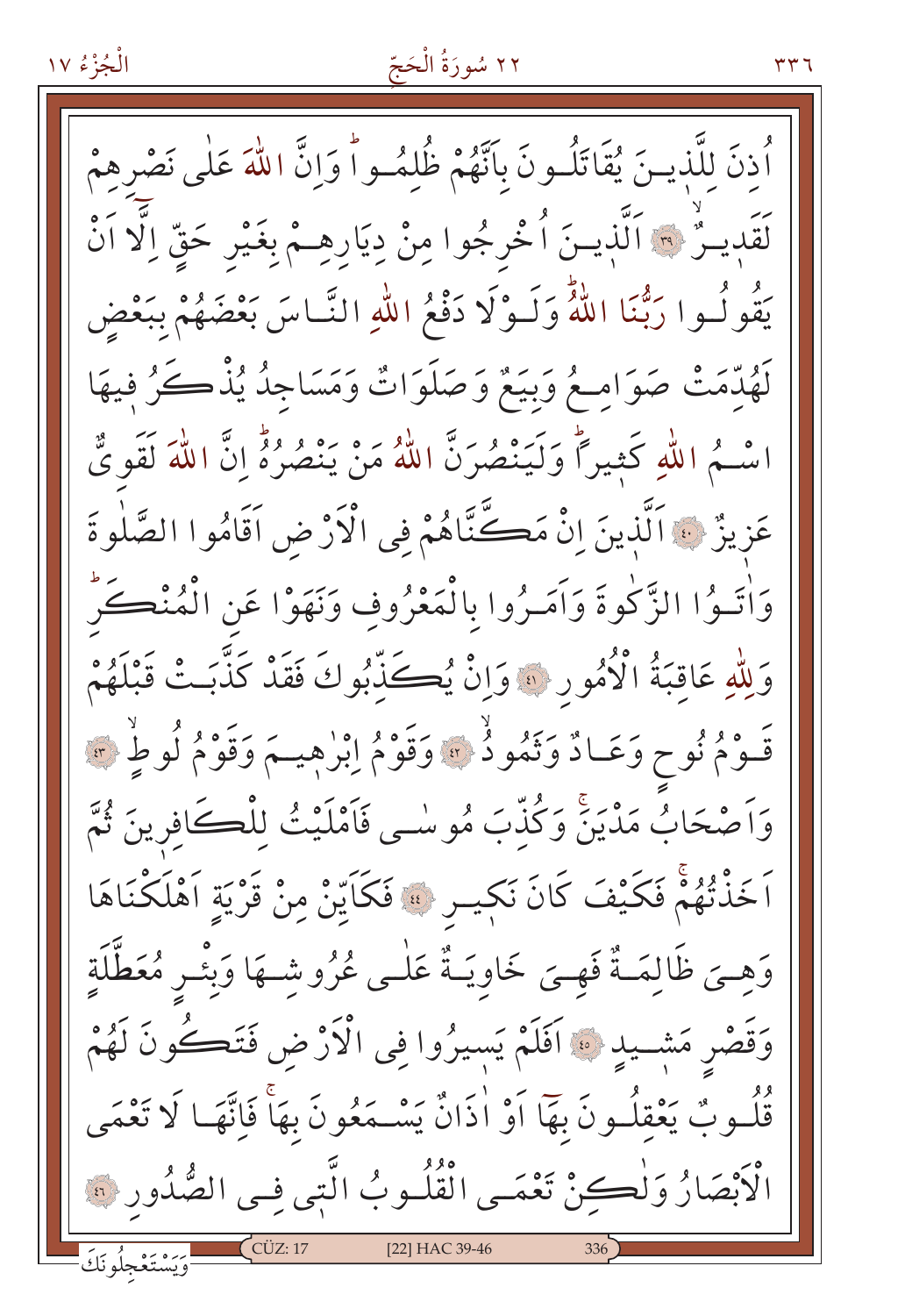وَيَسْتَغْجِلُونَكَ بِالْعَـذَابِ وَلَـنْ يُخْلِفَ اللّهُ وَعْـدَةٌ وَإِنَّ يُوْمًا عِنْدَ رَبَّكَ كَالْف سَـنَةِ ممَّا تَعُدُّونَ » وَكَايَنْ مِنْ قَرْيَـةِ اَمْلَيْتُ لَهَا وَهِـيَ ظَالِمَةٌ ثُـمّ اَخَذْتُهَا وَاِلَـيِّ الْمَصيرُ هَ قُلْ يَآ ايُّهَا النَّاسُ اِنَّـمَاۤ اَنَا۪ لَكُمْ نَذِيـرٌ مُبِينٌ ۞ فَالَّذِينَ أَمَنُــوا وَعَملُــوا الصَّالِحَاتِ لَهُمْ مَغْفِرَةٌ وَرِزْقٌ كَرِيمٌ ۞ وَالَّذِينَ سَعَوْاتِمِي اٰيَاتِنَا مُعَاجِزِينَ أُولٰئِكَ اَصْحَابُ الْجَحِيـم ۞ وَمَّا أَرْسَـلْنَا مِنْ قَبْلِكَ مِنْ رَسُـولٍ وَلَا نَبِيِّ الَّا اذَا تَمَنِّـى اَلْقَى الشَّـيْطَانُ فَـى أُمْنِيَّتِه فَيَنْسَـخُ اللَّهُ مَا يُلْقى الشَّيْطَانُ ثُمَّ يُحْكُمُ اللَّهُ اٰيَاتِهِ وَاللَّهُ عَلِيمٌ حَكِيمٌ ۞ ليَجْعَلَ مَا يُلْقى الشَّـيْطَانُ فِتْنَةً لِلَّذِينَ فِي قُلُوبِهِمْ مَرَضٌ وَالْقَاسِيَةِ قُلُوبُهُـمْ وَإِنَّ الظَّالِمِيـنَ لَفِـى شَـقَاقِ بَعِيـلِهِ \*\* وَلِيَعْلَـمَ الَّذِيـنَ أُوتُوا الْعِلْـمَ اَنَّهُ الْحَقُّ مِنْ رَبِّكَ فَيُؤْمِنُوا بِهِ فَتُخْبِتَ لَـهُ قُلُوبُهُـمُّ وَإِنَّ اللَّهَ لَهَـادِ الَّذِيـنَ اٰمَنُوا الٰي صِرَاطٍ مُسْتَقِيمٍ ۞ وَلَا يَزَالُ الَّذِينَ كَفَرُوا فِي مِرْيَةٍ مِنْهُ حَتّٰى تَأْتِيَهُمُ السَّـاعَةُ بَغْتَـةً أَوْ يَأْتِيَهُمْ عَذَابُ يَوْم عَقِيمٍ ۞ [22] HAC 47-55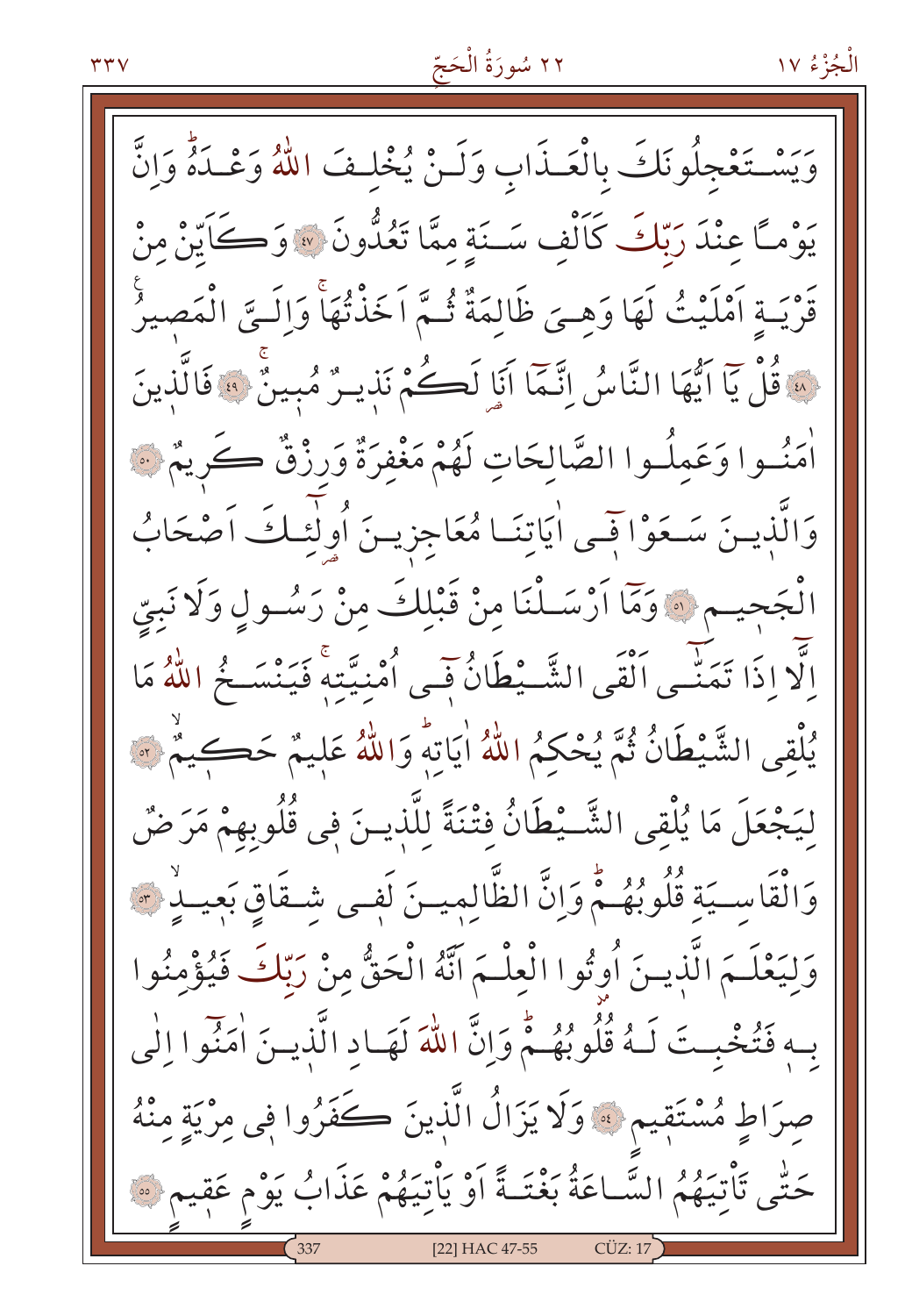#### ٢٢ سُورَةُ الْحَجّ

ٱلْمُلْكُ يَوْمَئِذِ لِلَّهِ يَخْكُمُ بَيْنَهُمْ فَالَّذِينَ اٰمَنُوا وَعَمِلُـوا الصَّالِحَـاتِ فِـى جَنَّـاتِ النَّعِيمِ ۞ وَالَّذِينَ كَفَرُوا وَكَذَّبُوا بِاٰيَاتِنَـا فَأُولَٰئِكَ لَهُمْ عَـٰذَابٌ مُهينٌ لَهُ وَالَّذِينَ هَاجَـرُوا فِـى سَـبِيلِ اللهِ ثُـمَّ قُتِلُـوا أَوْ مَاتُوا لَيَرْزُقَنَّهُمُ اللّهُ رِزْقاً حَسَـنًّا وَإِنَّ اللّهَ لَهُـوَ خَيْـرُ الرَّازِقِيـنَ ۞ لَيُدْخِلَنَّهُـمْ مُدْخَلَّاً يَرْضَوْنَـهُ وَإِنَّ اللَّهَ لَعَلِيـمٌ حَلِيمٌ \* ذٰلِكٌ وَمَنْ عَاقَـبَ بِمثْلِ مَا عُوقِبَ بِهِ ثُمَّ بُغِيَ عَلَيْـه لَيَنْصُرَنَّـهُ اللَّهُ إِنَّ اللَّهَ لَعَفُوٌّ غَفُورٌ ۞ ذٰلكَ بِـأَنَّ اللَّهَ يُولِـجُ الَّيْـلَ فـي النَّهَارِ وَيُولِجُ النَّهَارَ فِي الَّيْلِ وَاَنَّ اللَّهَ سَـمِيعٌ بَصِيرٌ ﴿ ذٰلكَ بِـأَنَّ اللَّهَ هُـوَ الْحَقُّ وَاَنَّ مَـا يَدْعُونَ مـنْ دُونِهِ هُوَ الْبَاطِلُ وَاَنَّ اللَّهَ هُوَ الْعَلِيُّ الْكَيْمِيلُ ﴾ [اللَّهُ تَـرَ اَنَّ اللّٰهَ اَنْزَلَ مِـنَ السَّـمَّاءِ مَّـاءًٰ فَتُصْبِحُ الْأَرْضُ مُخْضَرَّةً إِنَّ اللَّهَ لَطِيفٌ خَبِيرٌ \* لَهُ مَا فِي السَّـٰمُوَاتِ وَمَا فِي الْأَرْضُ وَإِنَّ اللَّهَ لَهُوَ الْغَنـيُّ الْحَميـلِّهِ \*\*\* ألَمْ تَبَ [22] HAC 56-64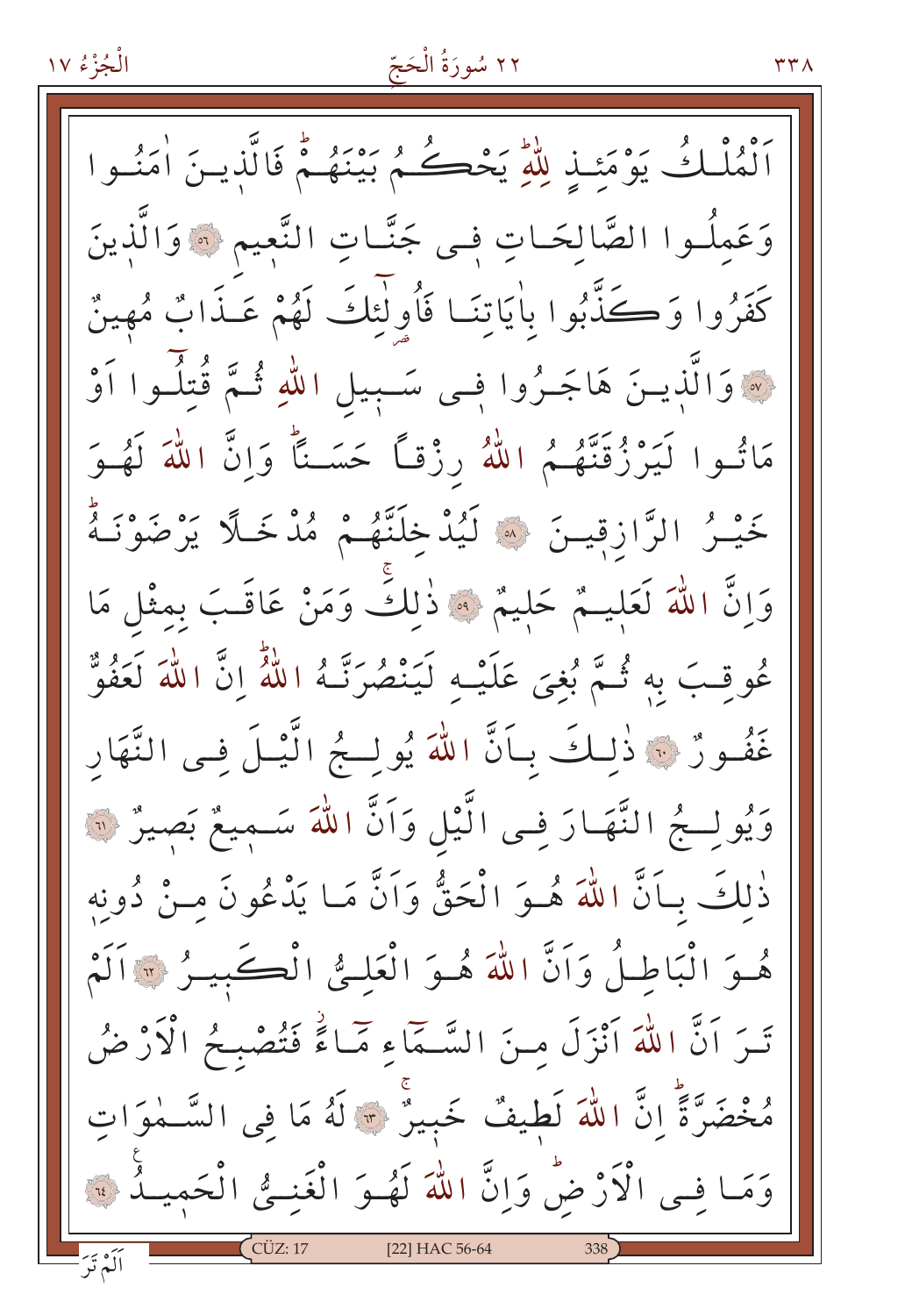اَلَمْ تَرَ اَنَّ اللَّهَ سَـخَّرَ لَكُمْ مَا في الْأَرْضِ وَالْفُلْكَ تَجْرِي فِي الْبَحْرِ بِأَمْرِهِ وَيُمْسِكُ السَّـمَاءَ أَنْ تَقَـعَ عَلَى الْأَرْضِ اِلَّا بِاِذْنِـهِ ۚ إِنَّ اللَّهَ بِالنَّـاسِ لَـرَؤُفٌ رَجِيــمٌ ۞ وَهُـوَ الَّـٰبَى اَحْيَاكُمْ ثُمَّ يُمِيتُكُمْ ثُمَّ يُحْيِيكُمْ إِنَّ الْإِنْسَانَ لَكَفُورٌ ِ لَكُلِّ اُمَّةٍ جَعَلْنَا مَنْسَــِكًا هُمْ نَاسِكُوهُ فَلَا يُنَازِعُنَّكَ فِسِي الْأَمْرِ وَادْعُ اللِّي رَبِّكَ اِنَّكَ لَعَلٰى هُدًى مُسْتَقِيمٍ ۞ وَإِنْ جَادَلُوكَ فَقُلِ اللَّهُ اَعْلَمُ بِمَا تَعْمَلُونَ ۞ اَللَّهُ يَحْكُمُ بَيْنَكُمْ يَوْمَ الْقِيْمَةِ فِيمَا كُنْتُمْ فِيهِ تَخْتَلِفُونَ ۞ اَلَمْ تَعْلَـمْ اَنَّ اللَّهَ يَعْلَـمُ مَا فِي السَّـمَّاءِ وَالْأَرْضُّ إِنَّ ذٰلِكَ فِي كتَابٌ إِنَّ ذٰلِكَ عَلَى اللَّهِ يَسِيرٌ ۞ وَيَعْبُدُونَ مِنْ دُونِ اللَّهِ مَا لَـمْ يُنَـزِّلْ بِهِ سُـلْطَانًا وَمَـا لَيْـسَ لَهُمْ بِهِ عِلْـمٌ وَمَا لِلظَّالِمِيسَ مِنْ نَصِيبِ ۞ وَإِذَا تُتْلَى عَلَيْهِـمْ أَيَاتُنَا بَيِّنَاتٍ تَعْرِفُ فِي وُجُوهِ الَّذِينَ كَفَرُوا الْمُنْكَنِّ يَكَادُونَ يَسْطُونَ بِالَّذِينَ يَتْلُونَ عَلَيْهِمْ اٰيَاتِنَا ۚ قُلْ اَفَاٰنَبِّئُكَـــُمْ بِشَــرِّ مِنْ ذٰلِكُمُّ اَلنَّارُّ وَعَدَهَا اللهُ الَّذِينَ كَفَرُواْ وَبِئْسَ الْمَصِيرُ ۞ [22] HAC 65-72